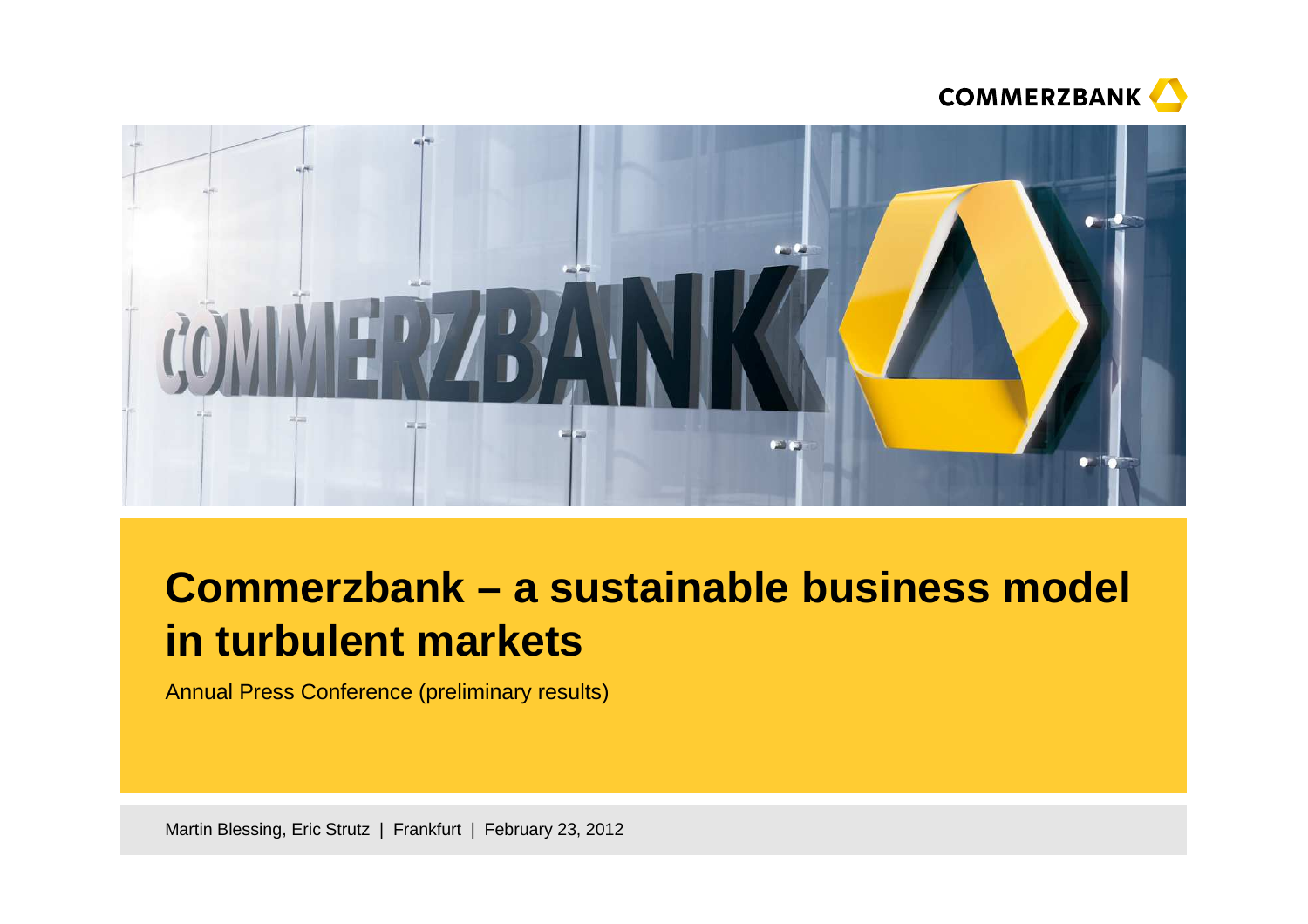

## **Agenda**

#### **Group summary1**

- 2 Financial highlights
- 3 Results by division
- 4Balance sheet, capital & funding
- Conclusion and outlook5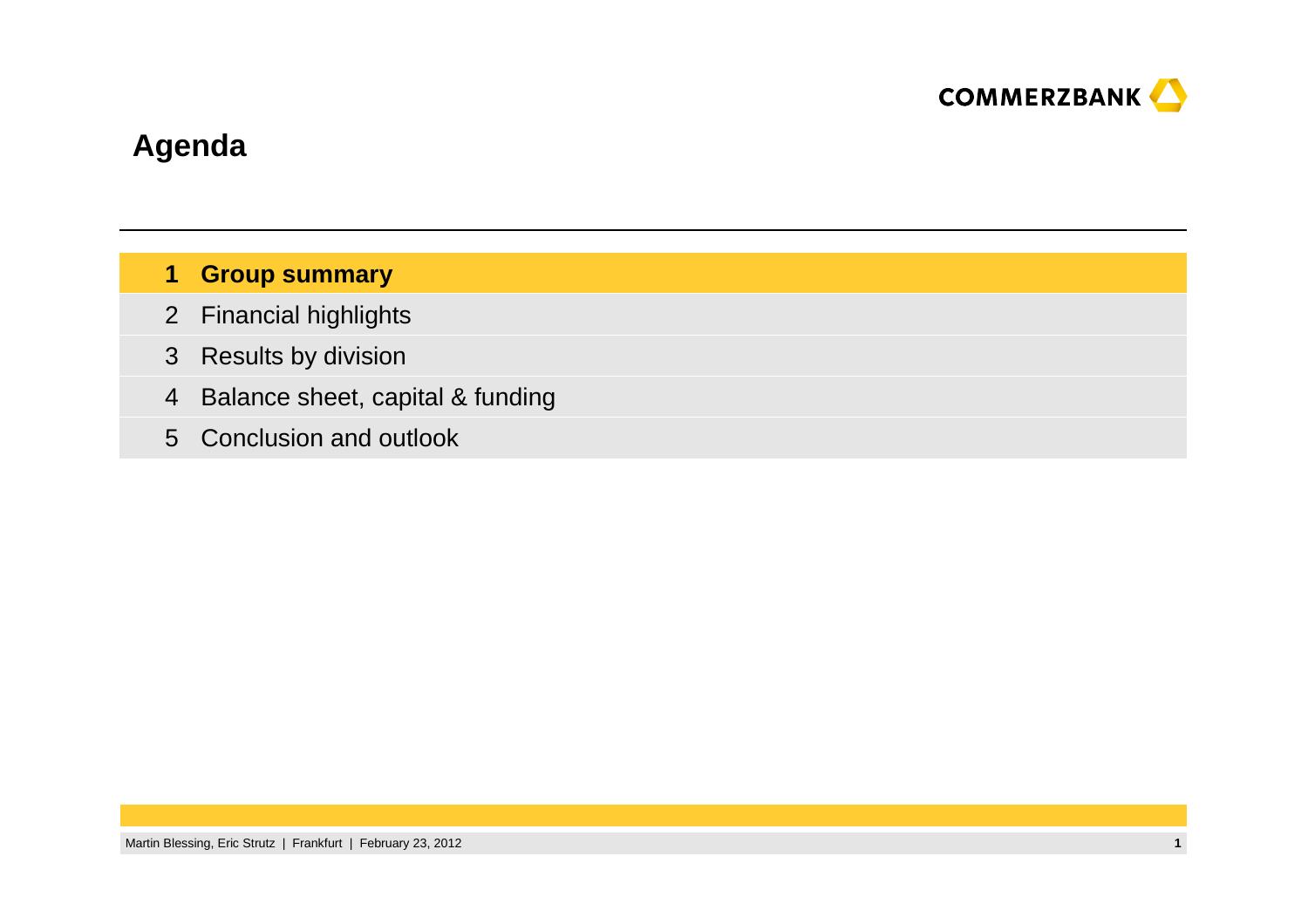

### **Commerzbank with major strategic achievements in 2011**

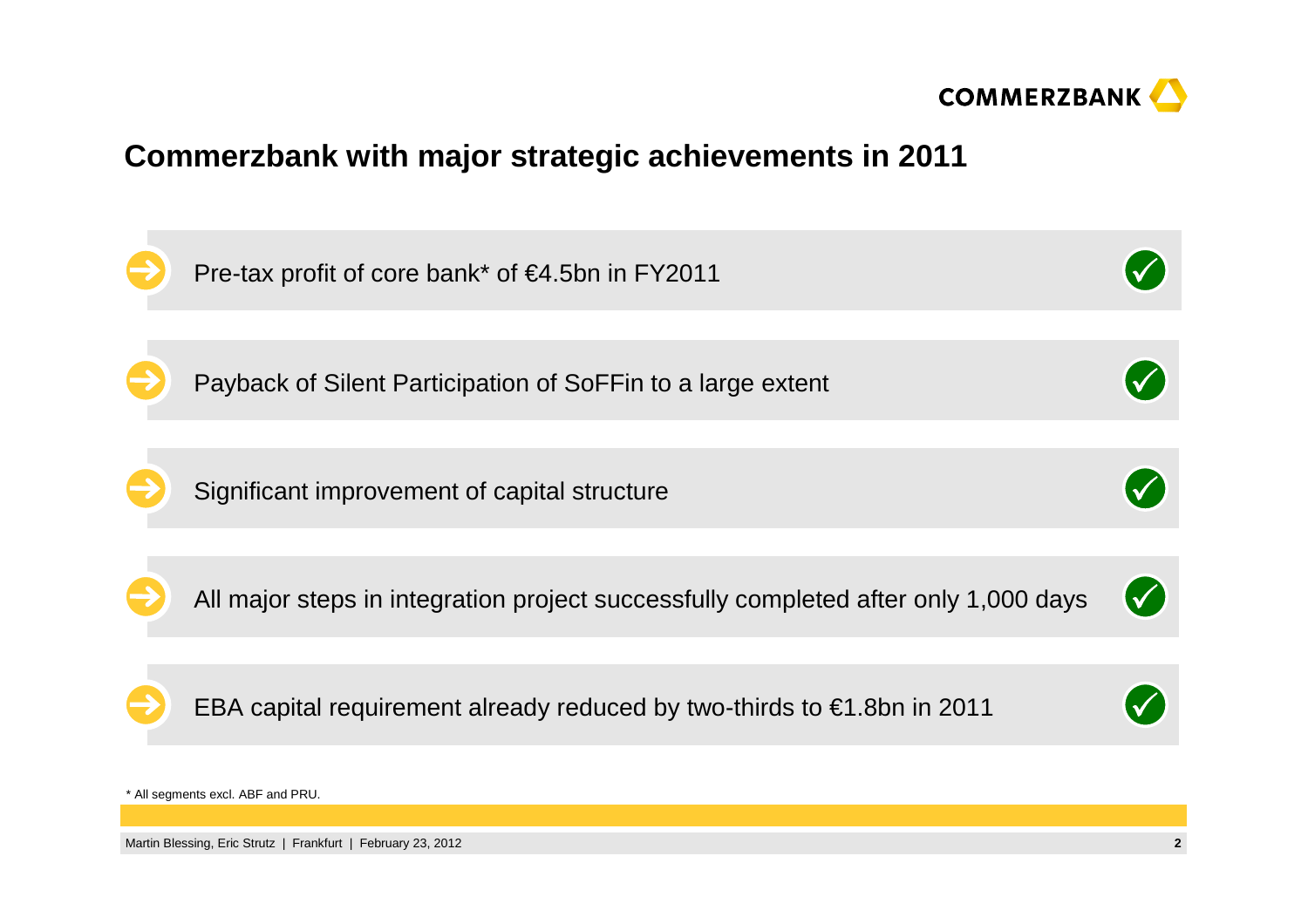

## **Development of total assets, RWA and Equity as shown in balance sheet 2008 to 2011**



**Since 2008 total assets and RWA have decreased – Equity as shown in balance sheet at the same time has significantly strengthened**

\* Pro forma Commerzbank/Dresdner Bank Group.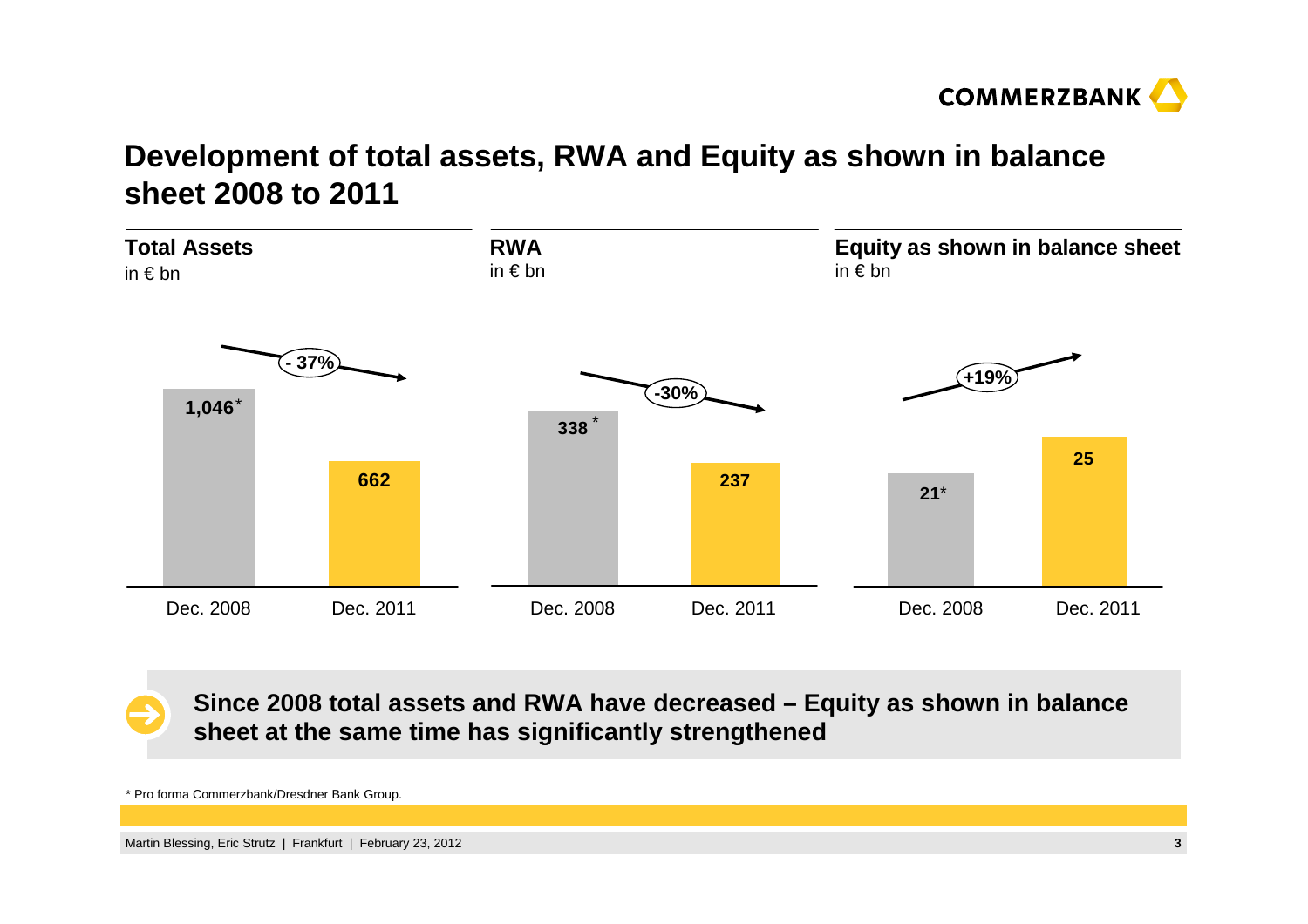

#### **Core Bank revenues before LLP increased by 14% (€1.5bn\*) in FY2011**



\* Including liability management transaction in Q1 and Q4 2011.

Martin Blessing, Eric Strutz | Frankfurt | February 23, 2012 **<sup>4</sup>**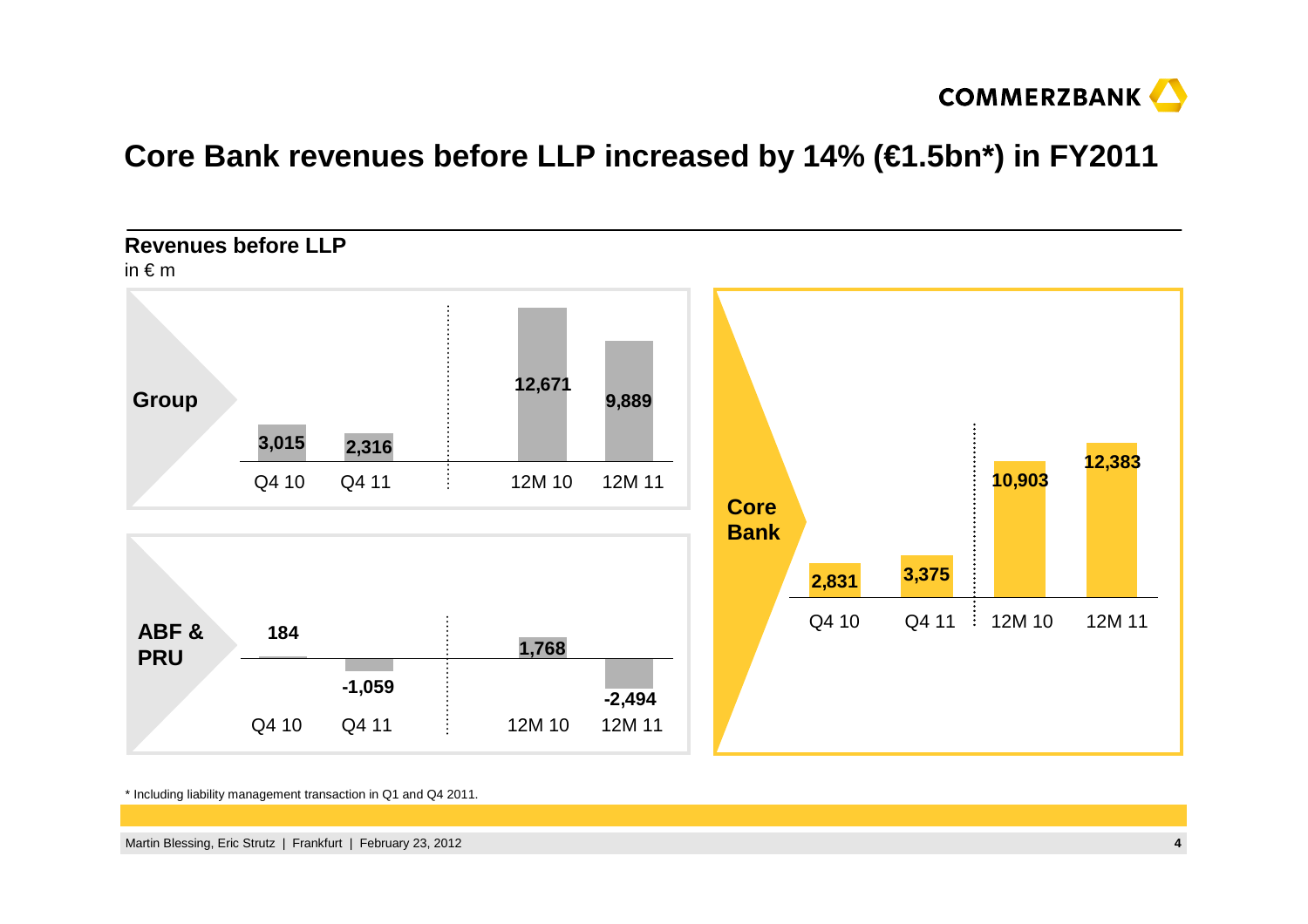

#### **Core Bank segments more balanced profit contribution**

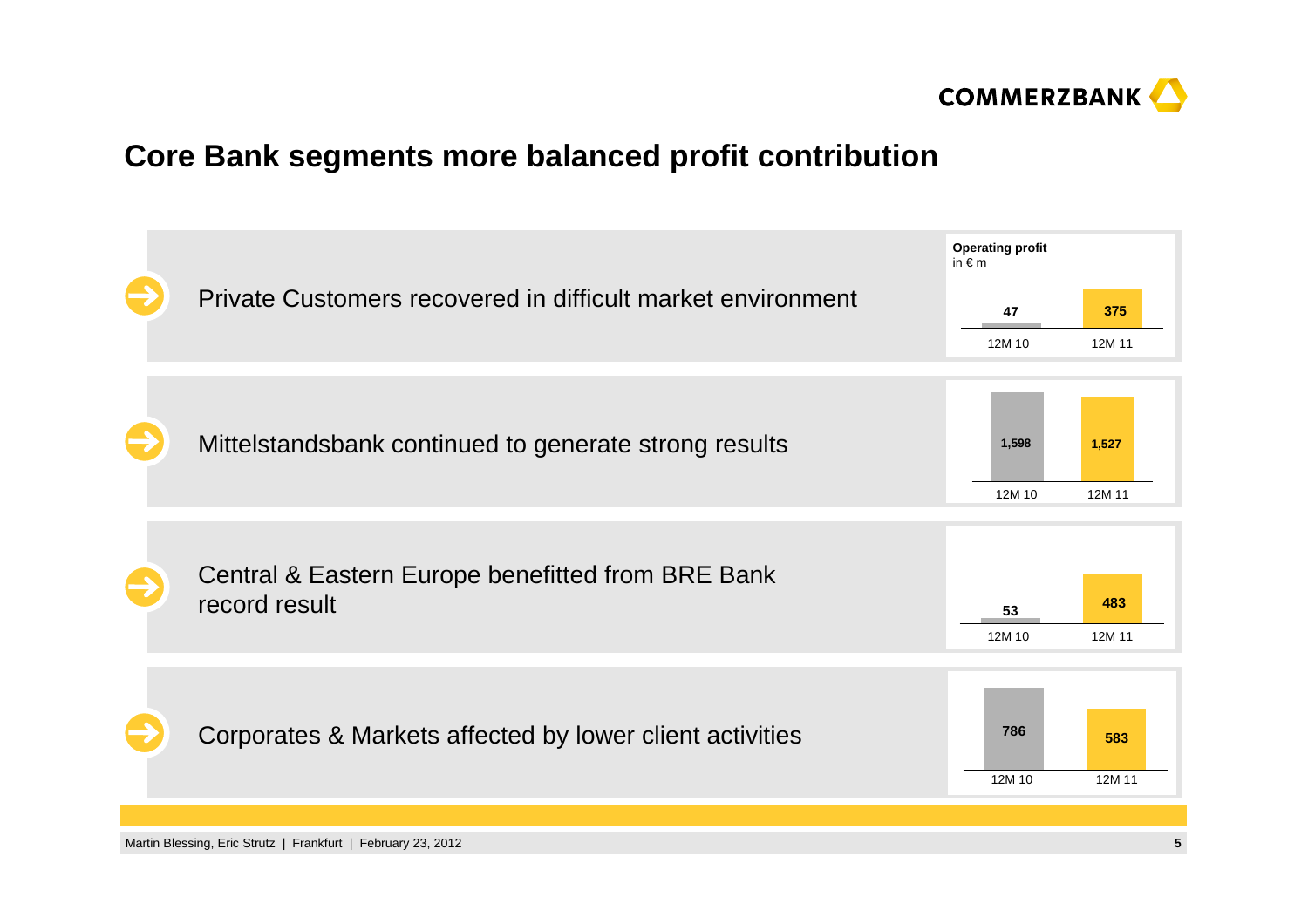

## **AG accounts (HGB) and Group accounts (IFRS)**

#### **Reconciliation of Group accounts (IFRS) with Commerzbank AG (HGB)**

in € bn



#### \* Consolidated result after tax.

- \*\* Result after tax Commerzbank AG (HGB).
- \*\*\* Including profit participation certificates; excl. Eurohypo.

#### **One-off payment SoFFin1**

- $\rightarrow$  Booked against equity in group accounts (IFRS)
- › Booked in P&L in AG accounts (HGB)
- **Impairment** on book value of subsidiaries, mainly Eurohypo:**2**
	- › Acceleration of sovereign debt crises
	- › New capital requirements

#### **Liability Management3**

 $\rightarrow$  Purchase of hybrid instruments has no effect on AG result in 2011



**Despite loss in HGB no write-downs of silent participations/hybrid instruments\*\*\***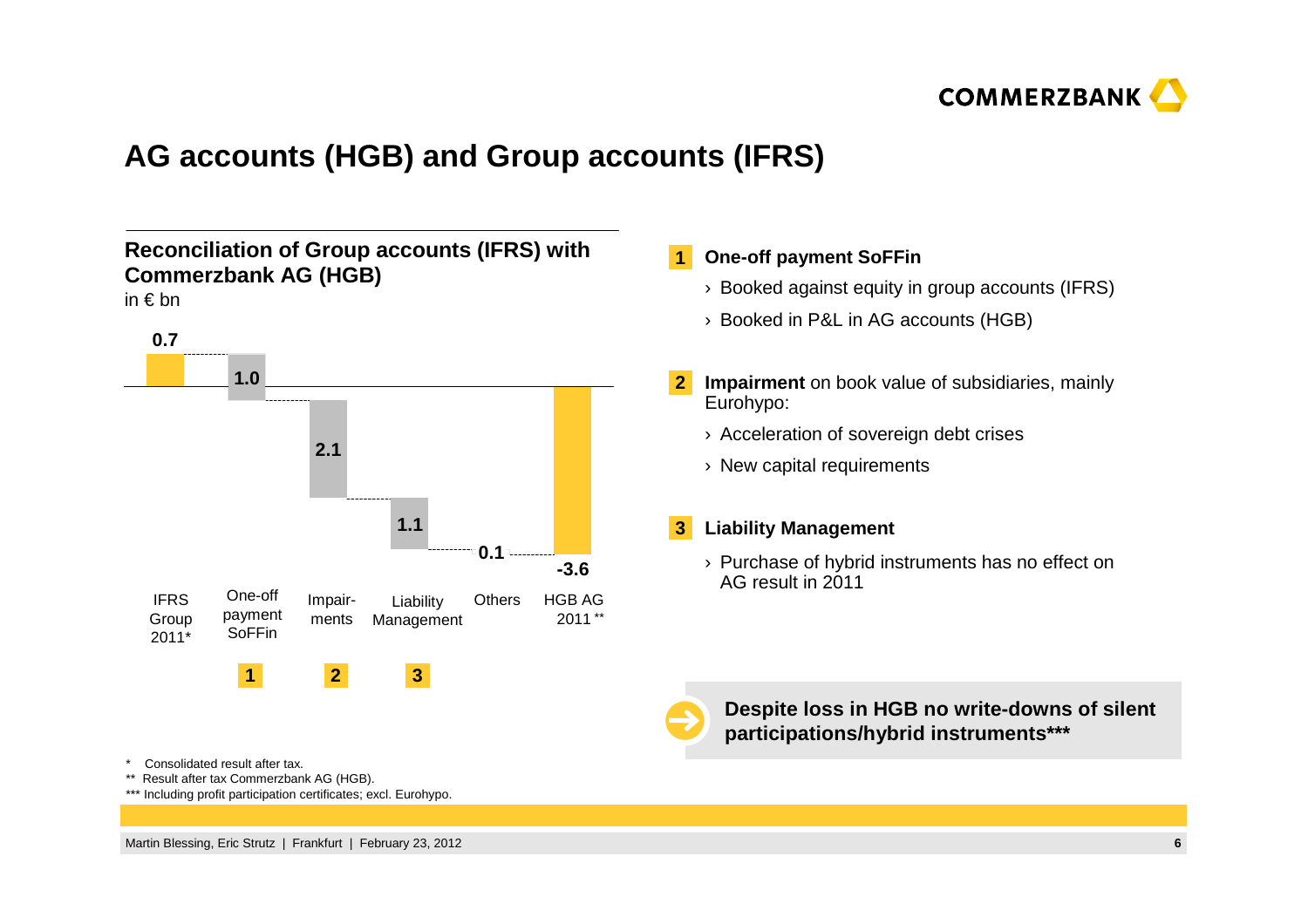

## **Capital requirement to fulfil EBA targets already reduced by two-thirds per year-end 2011**

**Development of capital requirement**in € bn



\*Including further write-down of Greek sovereign bond exposure.

\*\* According to BaFin/EBA the Q4 2011 sovereign debt impairments will be eligible to reduce the initial shortfall and meet the sovereign buffer (incl. negative effects due to the write-down of corresponding interest rate derivatives used for hedging).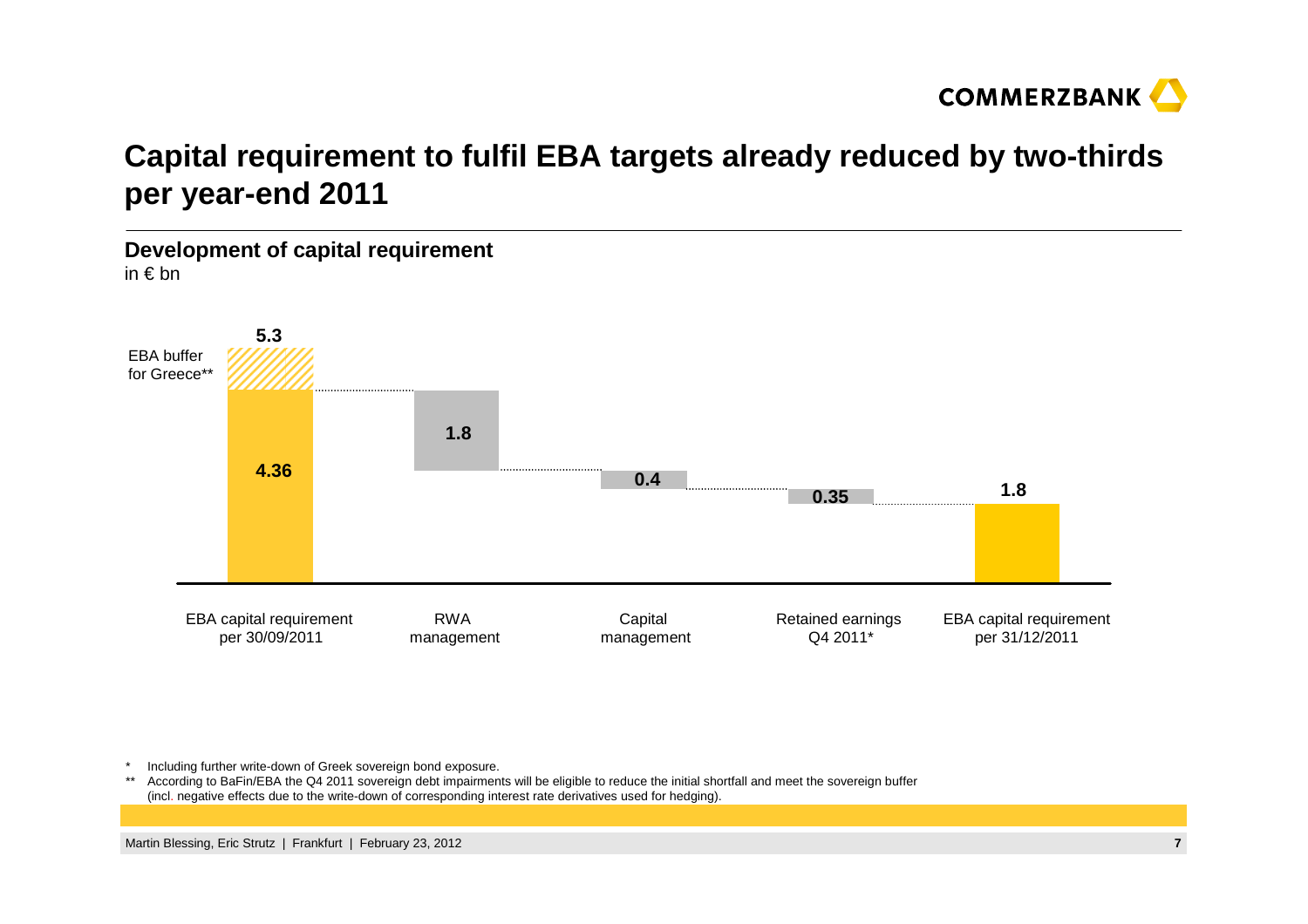

## **Further measure of more than €2.9bn planned to close the gap in H1 2012 – excess capital potential identified**

**Planned development of capital requirement in H1 2012**in € bn



**Successfully completing optimisation of capital structure in Q1 2012 would lead to further accelerated closing of EBA gap**

Concerning most of the non-pay-scale employees.

\*\*Includes further cost synergies and additional cost measures.

If completed to the full extent, Core Tier 1 capital would be increased by more than  $€1$ bn.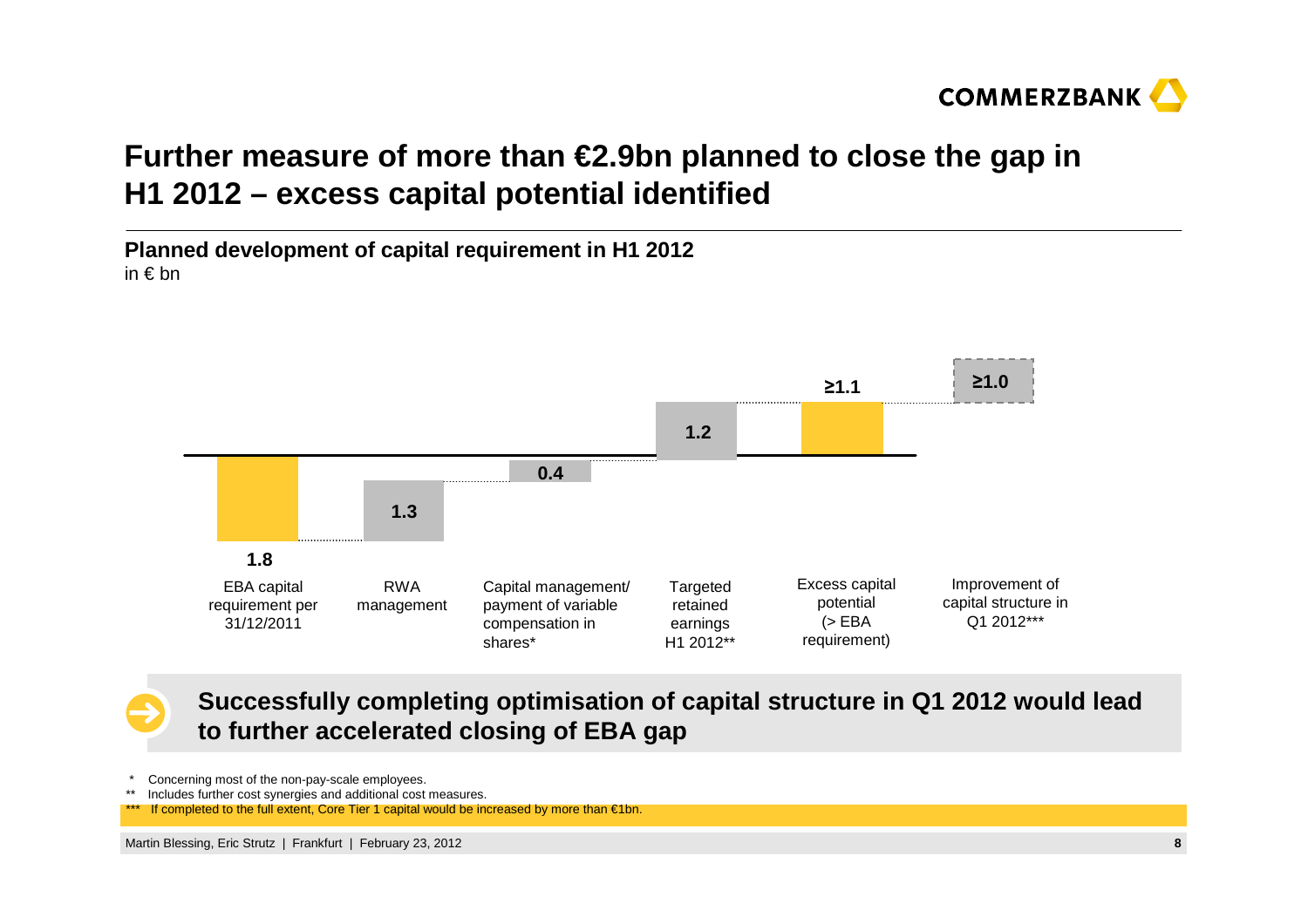

### **Agenda**

- Group summary1
- **Financial highlights2**
- 3 Results by division
- 4 Balance sheet, capital & funding
- Conclusion and outlook5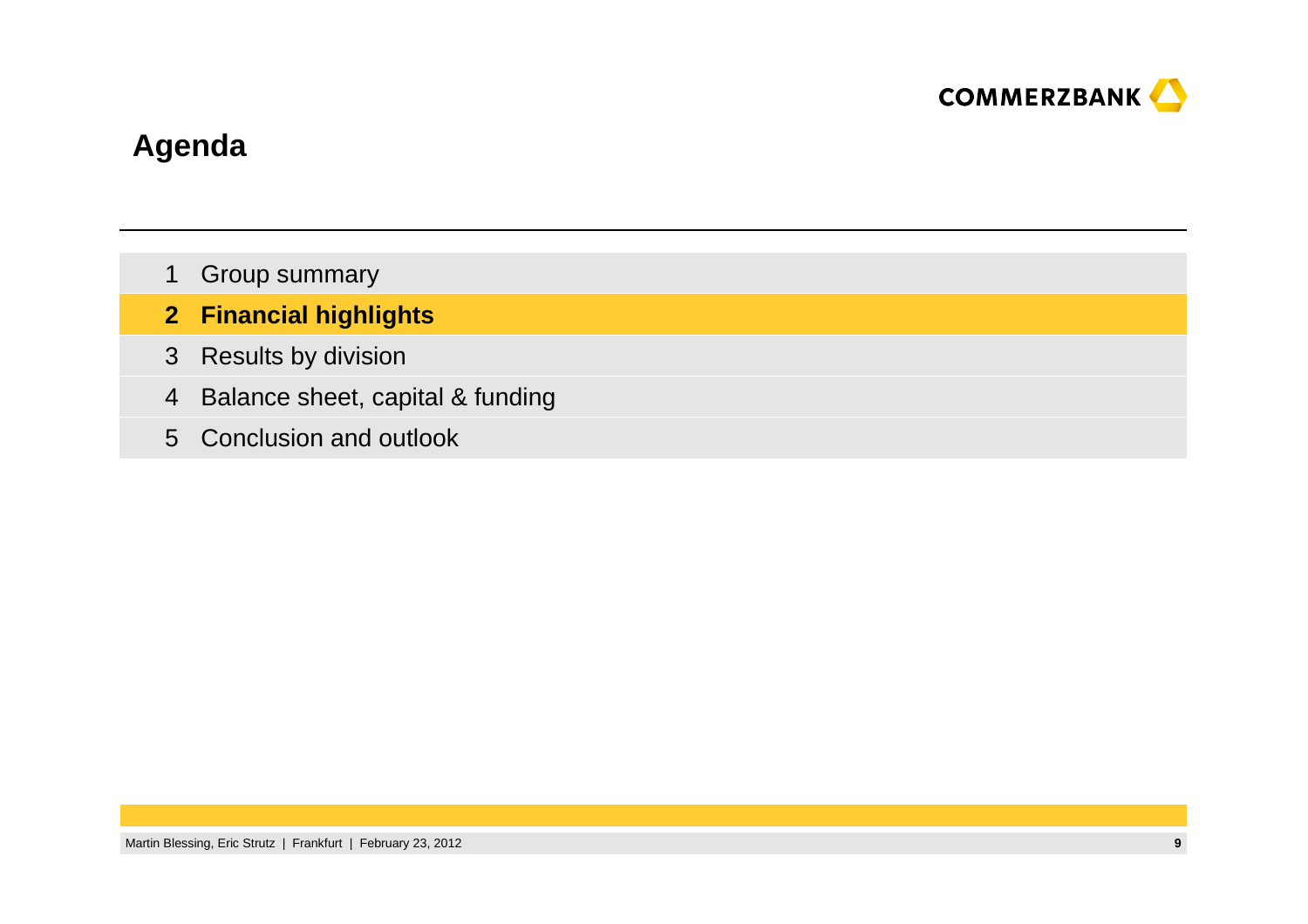

#### **Core Bank again shows strong result in FY2011**

|                         | <b>Group</b>           |                        |                    |                    |                        | <b>Core Bank*</b>      |                    |                    |
|-------------------------|------------------------|------------------------|--------------------|--------------------|------------------------|------------------------|--------------------|--------------------|
| in $\epsilon$ m         | Q <sub>4</sub><br>2010 | Q <sub>4</sub><br>2011 | <b>12M</b><br>2010 | <b>12M</b><br>2011 | Q <sub>4</sub><br>2010 | Q <sub>4</sub><br>2011 | <b>12M</b><br>2010 | <b>12M</b><br>2011 |
| Revenues before LLP     | 3,015                  | 2,316                  | 12,671             | 9,889              | 2,831                  | 3,375                  | 10,903             | 12,383             |
| <b>LLP</b>              | $-595$                 | $-381$                 | $-2,499$           | $-1,390$           | $-173$                 | $-176$                 | $-853$             | $-4781$            |
| Operating expenses      | 2,164                  | 1,772                  | 8,786              | 7,992              | 1,975                  | 1,633                  | 8,071              | 7,357              |
| <b>Operating profit</b> | 256                    | 163                    | 1,386              | 507                | 683                    | 1,566                  | 1,979              | 4,548              |
| Net profit*             | 257                    | 316                    | 1,430              | 638                |                        |                        |                    |                    |

- Pre-tax profit of Core Bank at a high level with €4.5bn including liability management
- Revenues before LLP in the Core Bank increased by 14% in FY2011
- Ongoing portfolio restructuring in ABF led to significantly reduced LLP on group level in FY2011
- Overall cost base in Core Bank decreased by 9% in full year
- Group operating profit affected by impairments on Greece sovereign bonds and PF de-risking

\* Consolidated result attributable to Commerzbank shareholders.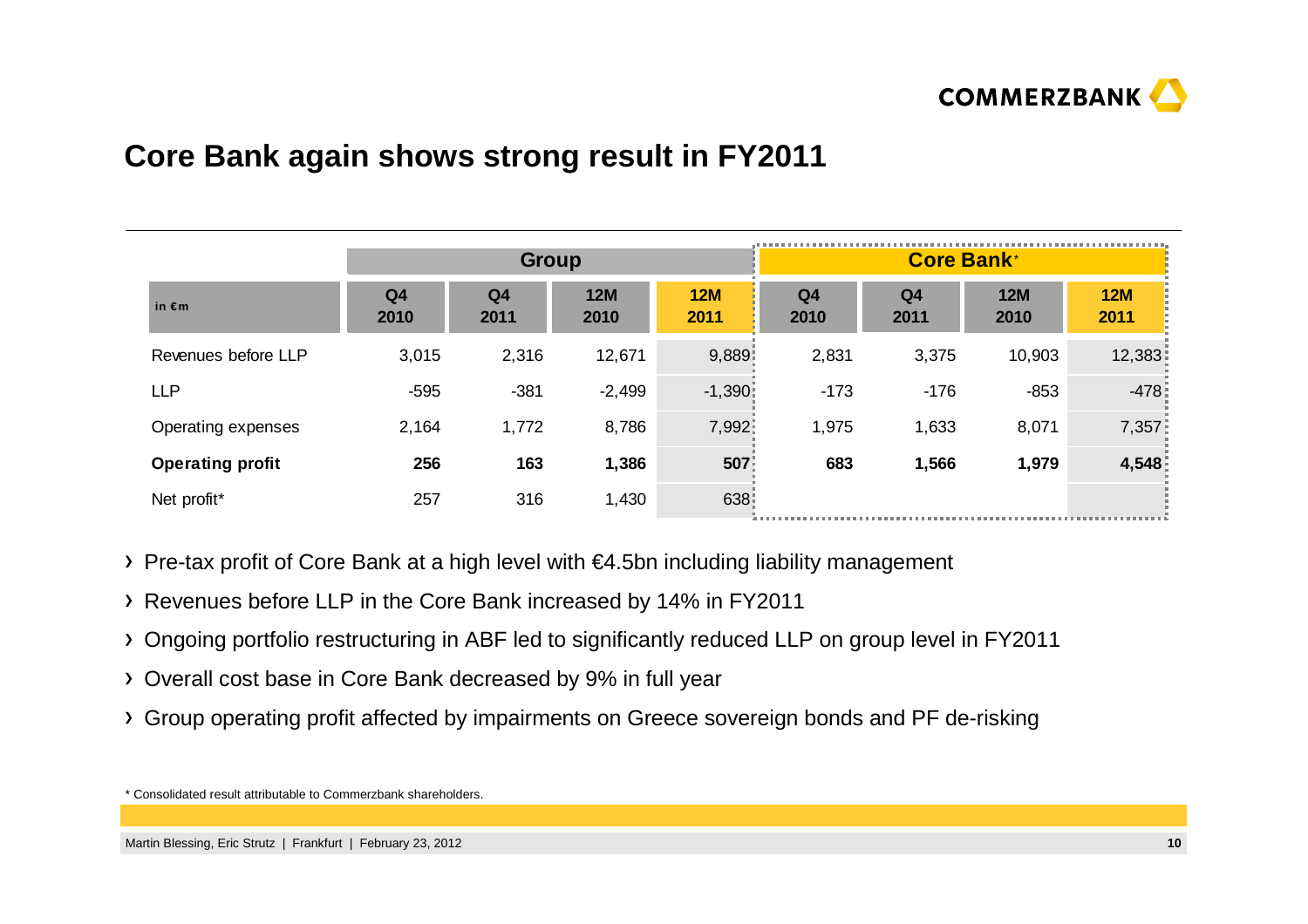

#### **Further LLP reduction of more than 40% in FY2011**

#### **Provisions for loan losses**in € <sup>m</sup>



- LLP significantly down against previous year in each quarter
- Moderate LLP level in Core Bank
- Significant reduction in ABF by €0.7bn in FY2011
- LLP target for FY2012: ≤ €1.7bn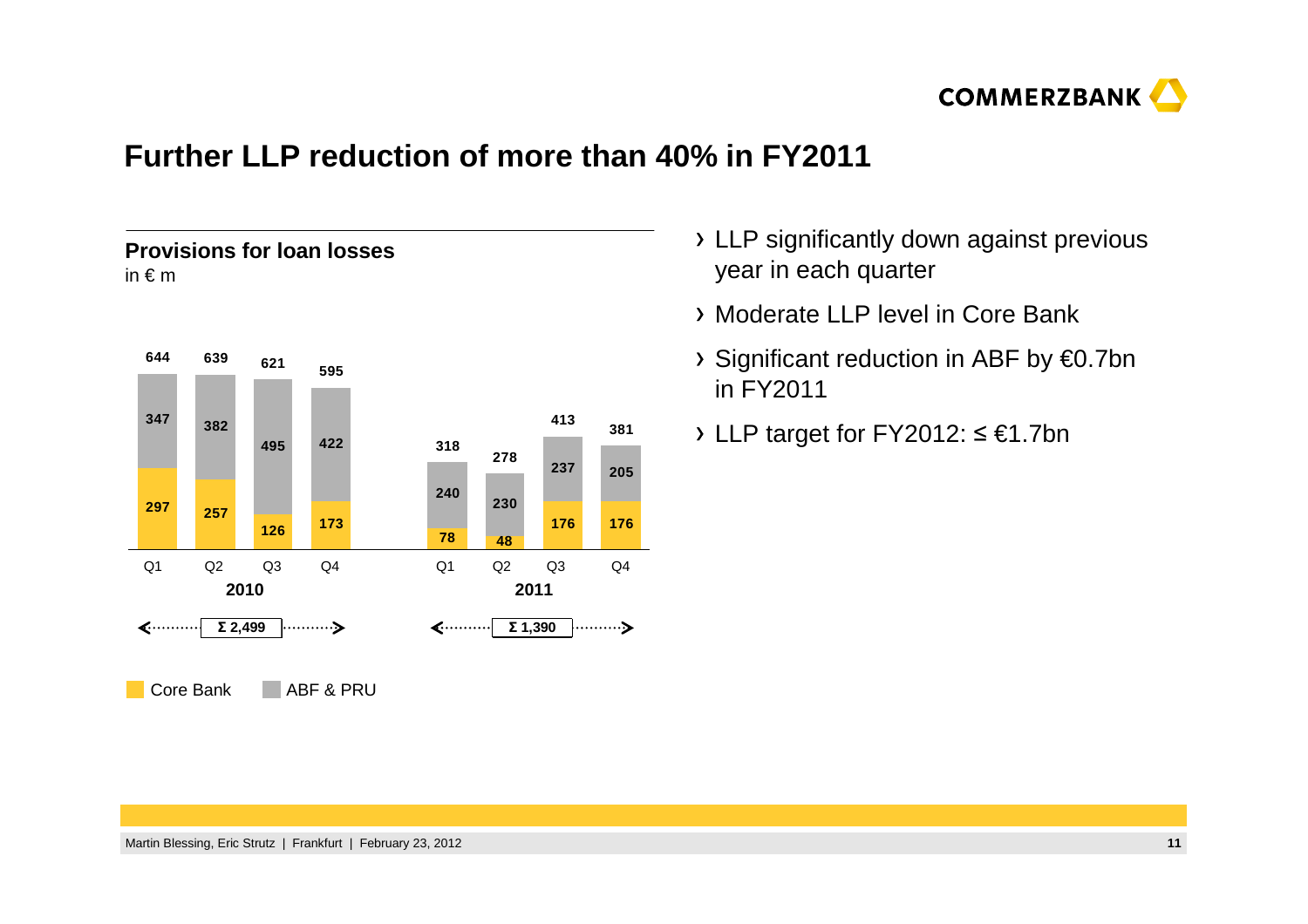![](_page_12_Picture_0.jpeg)

#### **Cost down ~ €800m in FY2011**

![](_page_12_Figure_2.jpeg)

- Overall costs down by 9% in FY2011
- CIR in Core Bank (without integration charges) at 58% in FY2011
- €1.8bn synergies already accomplished; further €0.3m cost synergies targeted for FY2012
- Cost target for  $\mathsf{FY2012:} \leq \mathsf{E7}.6$ bn

Operating expenses excl. integration charges

Integration charges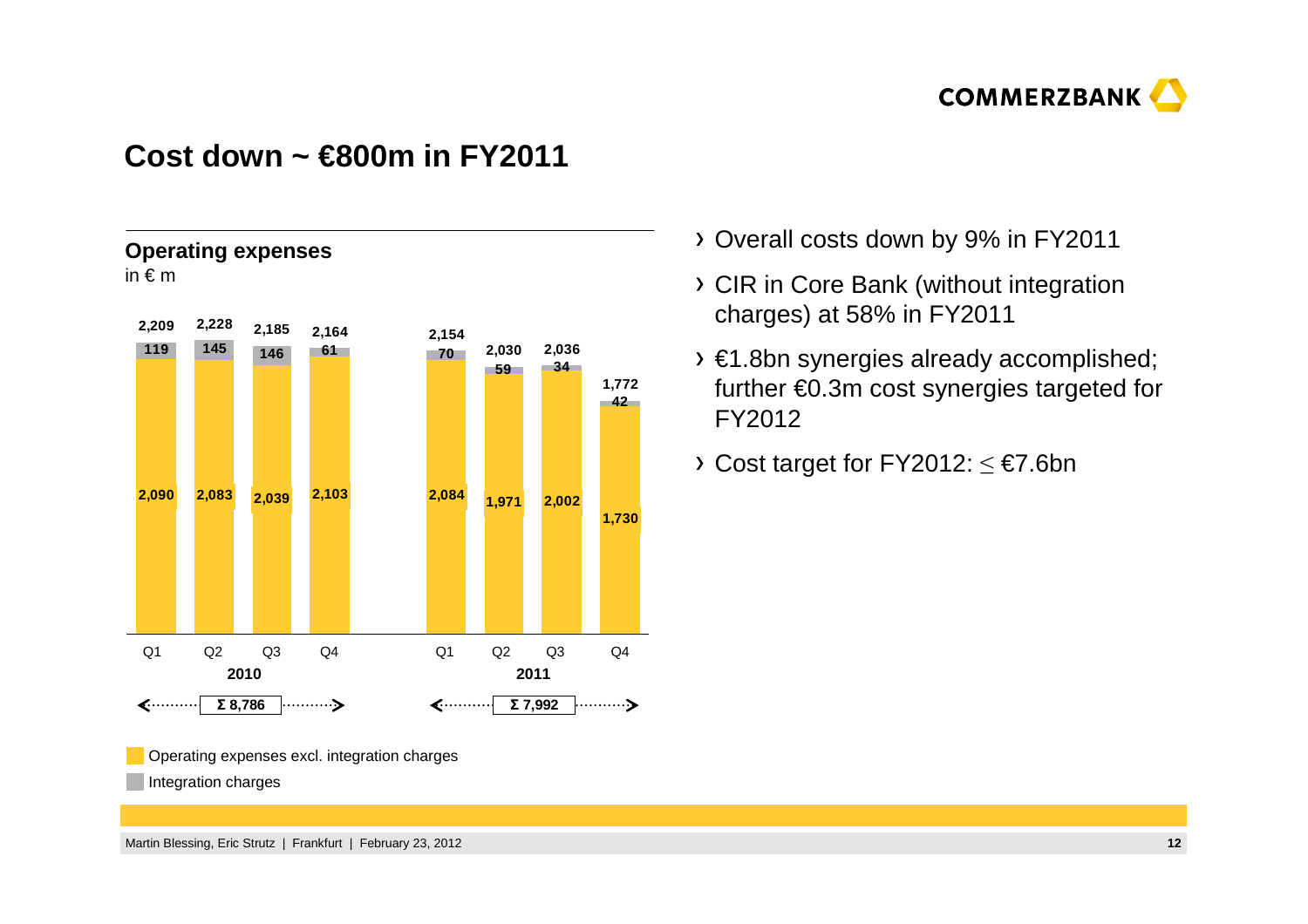![](_page_13_Picture_0.jpeg)

#### **Operating profit and Net profit**

![](_page_13_Figure_2.jpeg)

- Q4 operating profit of €163m
- Additional write-downs on Greek sovereign bonds of €0.7bn and further PF de-risking weighed down profit in Q4
- One-off effect from repurchase of hybrid equity instruments of €735m in Q4
- Net profit of €316m\*
- FY2011 EPS of €0.18\*\*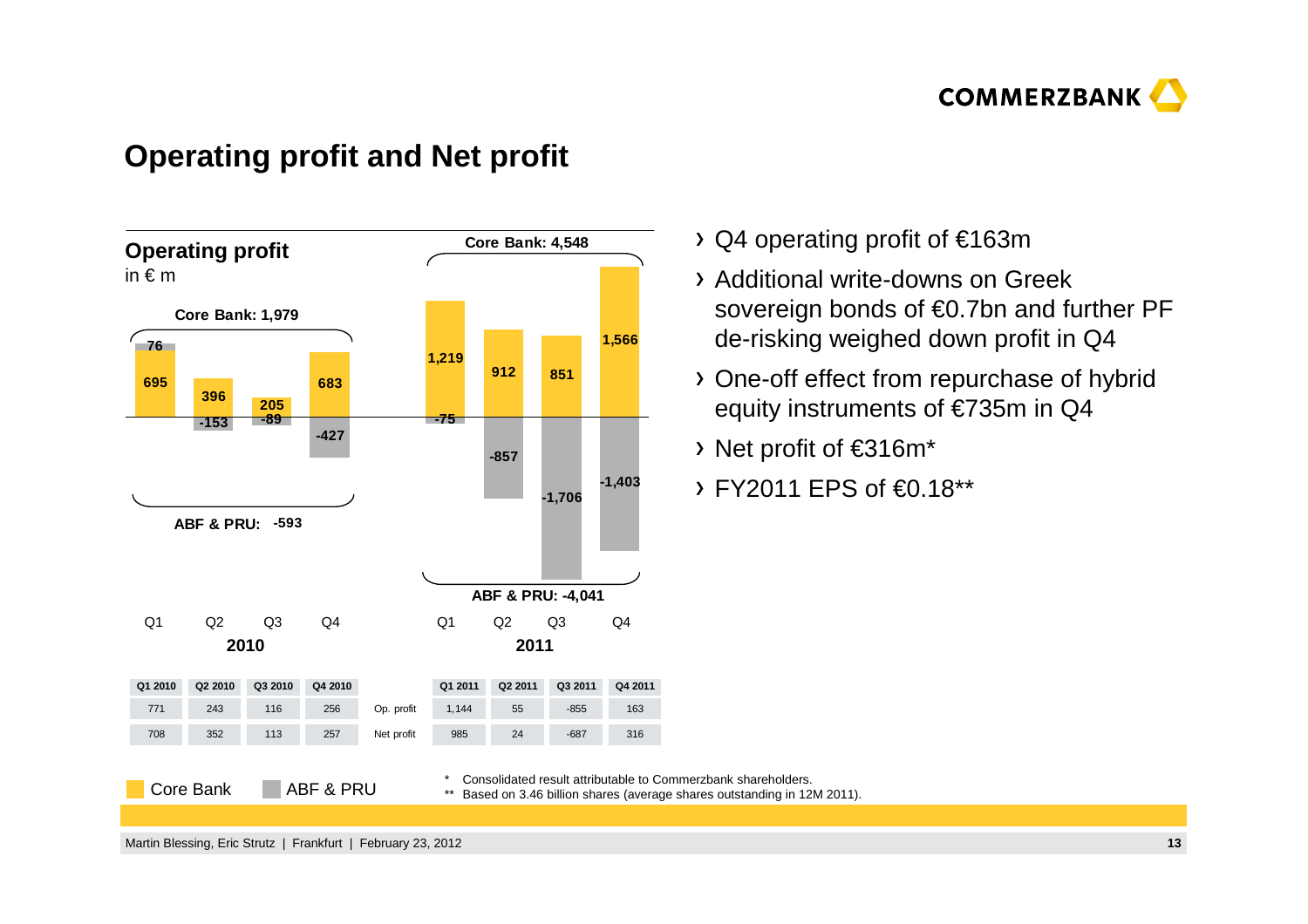![](_page_14_Picture_0.jpeg)

### **Agenda**

- Group summary1
- 2 Financial highlights
- **Results by division3**
- 4 Balance sheet, capital & funding
- Conclusion and outlook5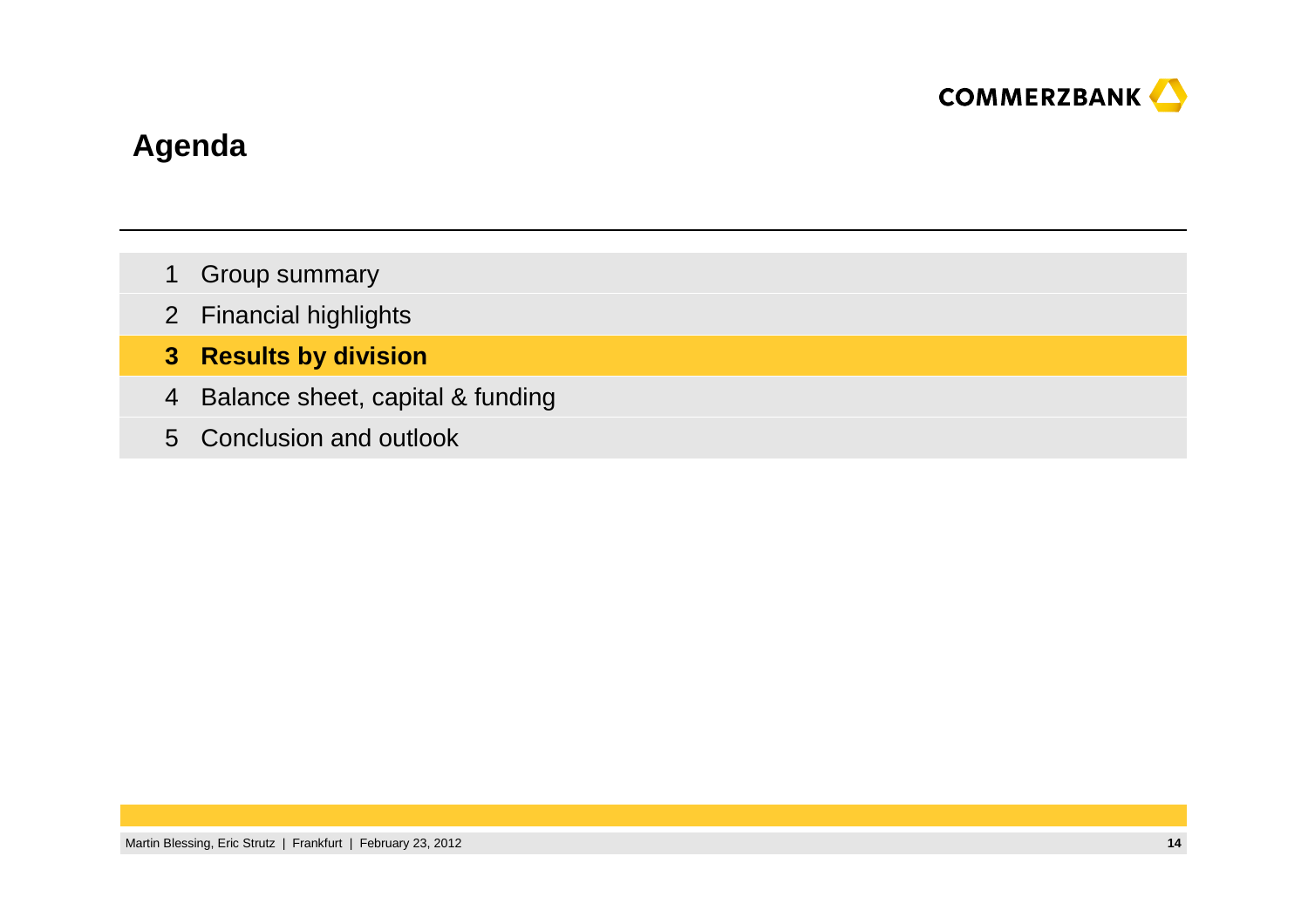![](_page_15_Picture_0.jpeg)

#### **Private Customers recovered in difficult market environment**

![](_page_15_Figure_2.jpeg)

|                  | Q4 10  |       |       | Q3 11  Q4 11  12M 10  12M 11 |       |
|------------------|--------|-------|-------|------------------------------|-------|
| $Ø$ equity (€ m) | 3.451  | 3,323 | 3,434 | 3,494                        | 3.375 |
| Op. RoE (%)      | $-1.5$ | 8.5   | 12.7  | 1.3                          | 11.1  |
| CIR(%)           | 96.3   | 89.1  | 93.5  | 92.4                         | 88.7  |

- › Revenues before LLP nearly flat FY2011
- › LLP release in Q4
- › Costs 6% lower y-o-y, further cost reductions/synergies of €260m in FY2012 targeted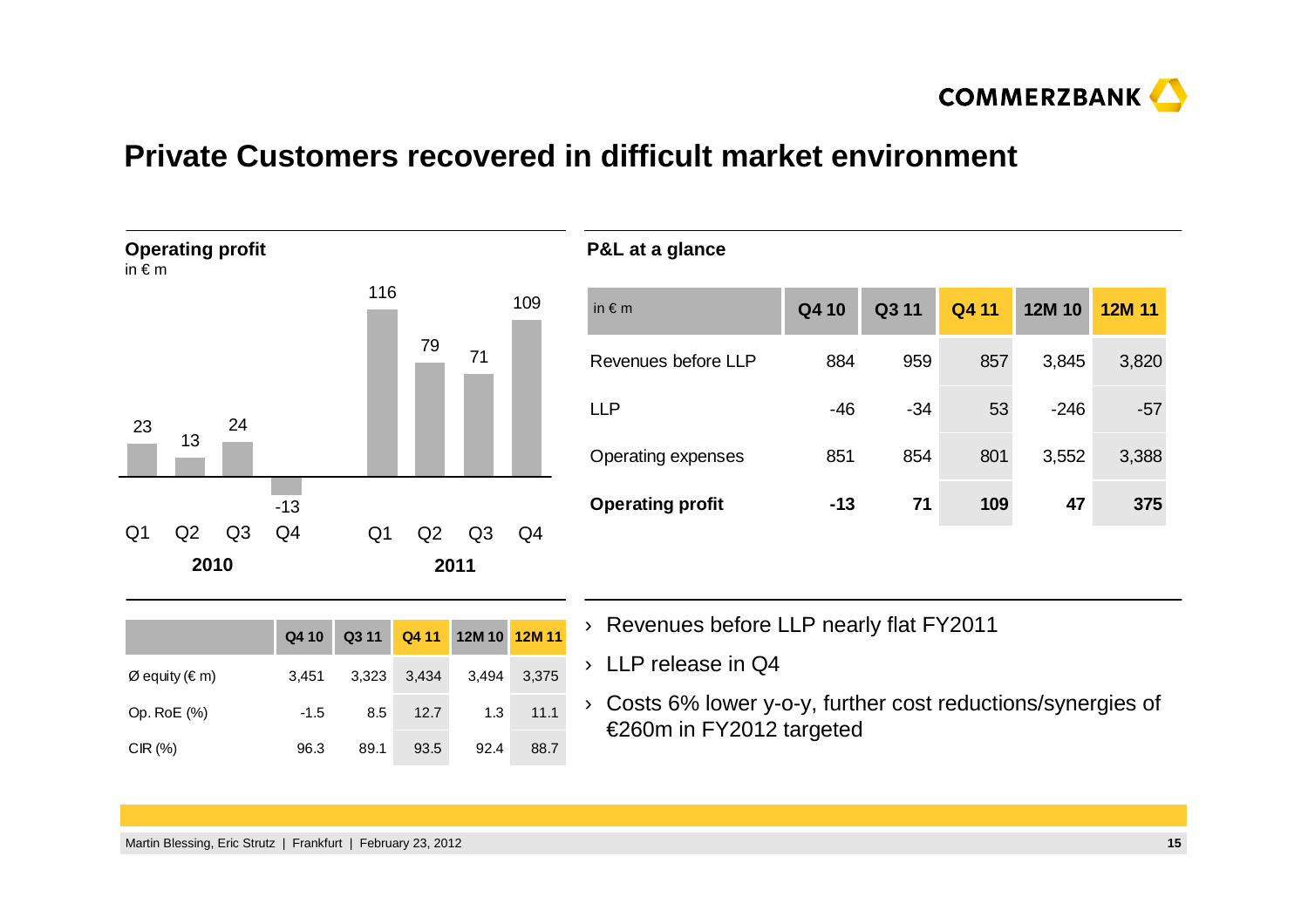![](_page_16_Picture_0.jpeg)

#### **Mittelstandsbank continued to generate strong results**

![](_page_16_Figure_2.jpeg)

| 930   | 782   | 755    | 3,319  | 3,176 |
|-------|-------|--------|--------|-------|
|       |       |        |        |       |
| $-93$ | $-51$ | $-154$ | $-279$ | -188  |
| 371   | 386   | 331    | 1,442  | 1,461 |
| 466   | 345   | 270    | 1,598  | 1,527 |
|       |       |        |        |       |

|                                 | Q4 10 | Q3 11 |       | Q4 11 12M 10 12M 11 |       |
|---------------------------------|-------|-------|-------|---------------------|-------|
| $\varnothing$ equity ( $\in$ m) | 5.554 | 5,355 | 5,363 | 5,545               | 5.378 |
| Op. RoE (%)                     | 33.6  | 25.8  | 20.1  | 28.8                | 28.4  |
| CIR(%)                          | 39.9  | 49.4  | 43.8  | 43.4                | 46.0  |

 $\rightarrow$  Improved earnings quality with:

- higher net interest income reflecting credit volume growth and increase in deposit margins
- Higher fee income supported by foreign trade activities
- $\rightarrow$  LLP negatively affected by few single cases in Q4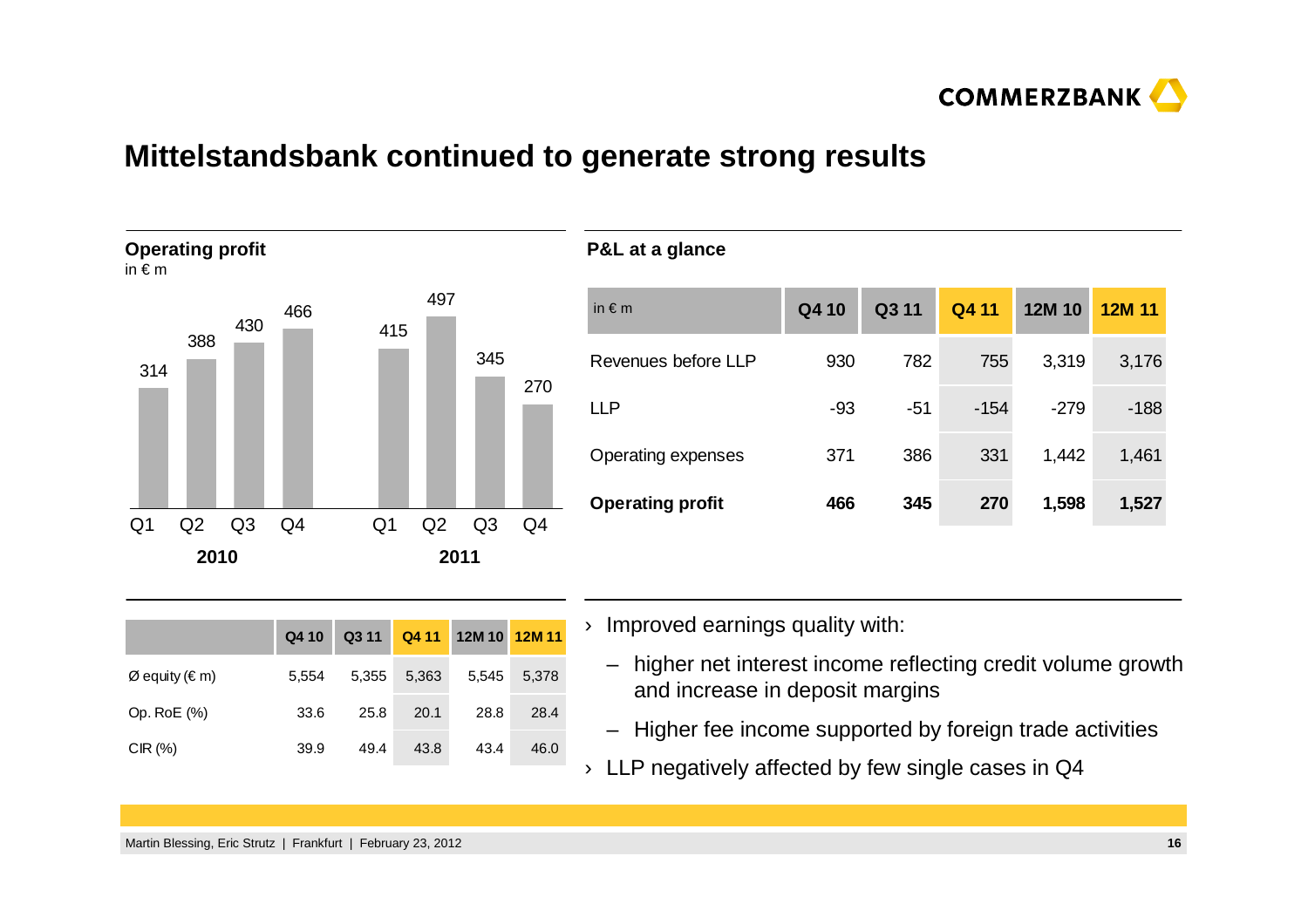![](_page_17_Picture_0.jpeg)

#### **Central & Eastern Europe benefitted from BRE Bank record result**

**P&L at a glance**

![](_page_17_Figure_2.jpeg)

| in $\notin$ m           | Q410  | Q311  | Q4 11 | 12M 10 | <b>12M 11</b> |
|-------------------------|-------|-------|-------|--------|---------------|
| Revenues before LLP     | 257   | 267   | 385   | 979    | 1,157         |
| LLP                     | $-48$ | $-32$ | $-21$ | $-361$ | $-89$         |
| Operating expenses      | 138   | 143   | 150   | 565    | 585           |
| <b>Operating profit</b> | 71    | 92    | 214   | 53     | 483           |
|                         |       |       |       |        |               |

|                          | Q4 10 |      |             | Q3 11 Q4 11 12M 10 12M 11 |       |
|--------------------------|-------|------|-------------|---------------------------|-------|
| $\emptyset$ equity (€ m) | 1.642 |      | 1,755 1,744 | 1.628                     | 1,723 |
| Op. RoE (%)              | 17.3  | 21.0 | 49.1        | 3.3                       | 28.0  |
| CIR(%)                   | 53.7  | 53.6 | 39.0        | 57.7                      | 50.6  |

› Q4 revenues before LLP increased y-o-y, including positive one-off effect of €154m

› BRE with record result in Q4

› LLP with significant decrease in 2011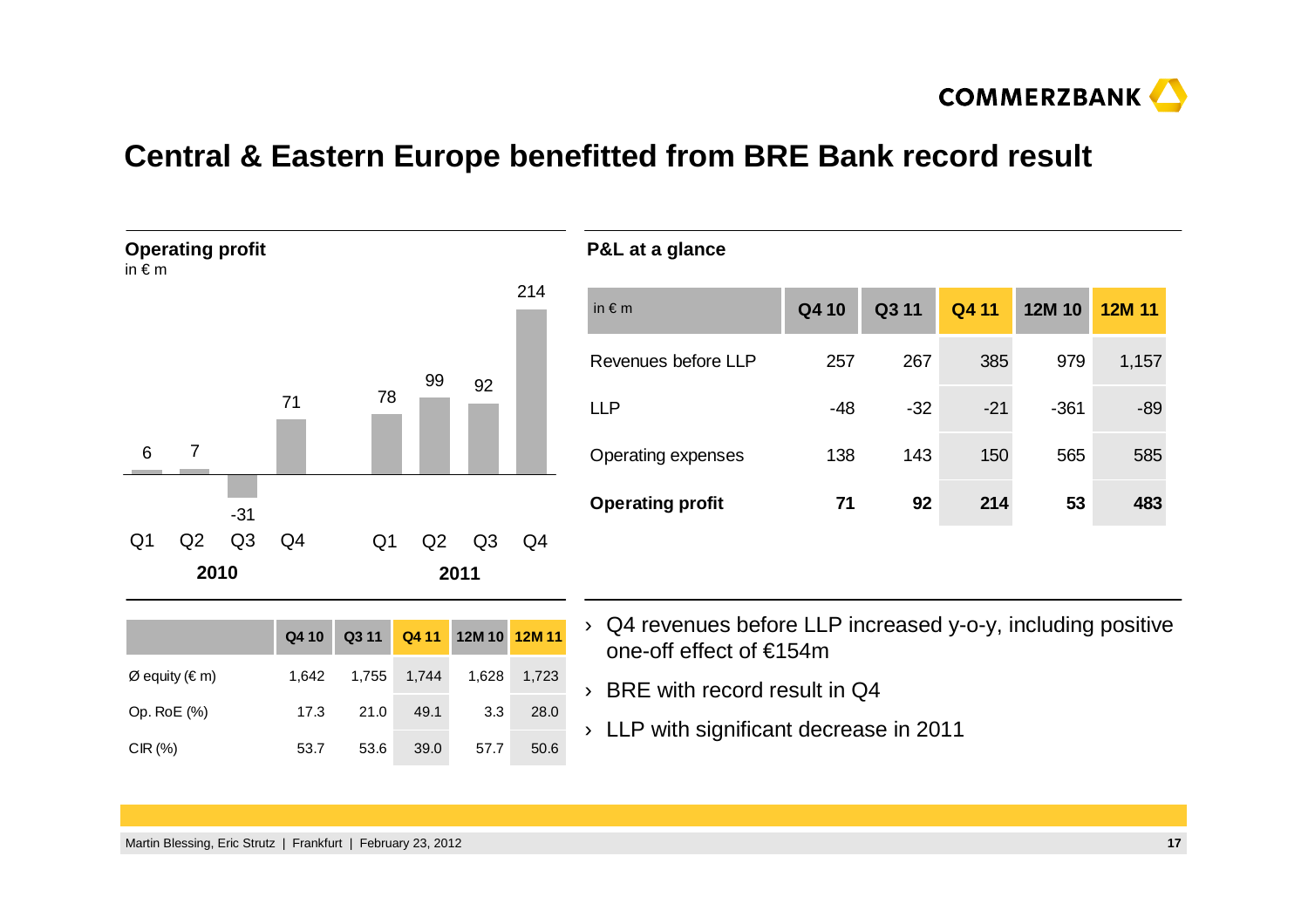![](_page_18_Picture_0.jpeg)

#### **Corporates & Markets affected by lower client activities**

**P&L at a glance**

![](_page_18_Figure_2.jpeg)

# in € m **Q4 10 Q3 11 Q4 11 12M 10 12M 11**Revenues before LLP 598 448 397 2,392 2,234LLP 14 -59 -56 27 -146Operating expenses 388 354 314 1,633 1,505**Operating profit 224 35 27 786 583**

|                  | Q4 10 | Q311  |       | Q4 11 12M 10 12M 11 |       |
|------------------|-------|-------|-------|---------------------|-------|
| $Ø$ equity (€ m) | 3.903 | 2,781 | 3,010 | 3,854               | 3.026 |
| Op. RoE (%)      | 23.0  | 5.0   | 3.6   | 20.4                | 19.3  |
| CIR(%)           | 64.9  | 79.0  | 79.1  | 68.3                | 67.4  |

- › Positive operating result in Q4 despite worsened macroeconomic conditions and sovereign crisis
- › Prudent cost management reflected in reduction of operating expenses by 8% in FY2011
- › Stringent RWA management - Basel 2.5 effects more than mitigated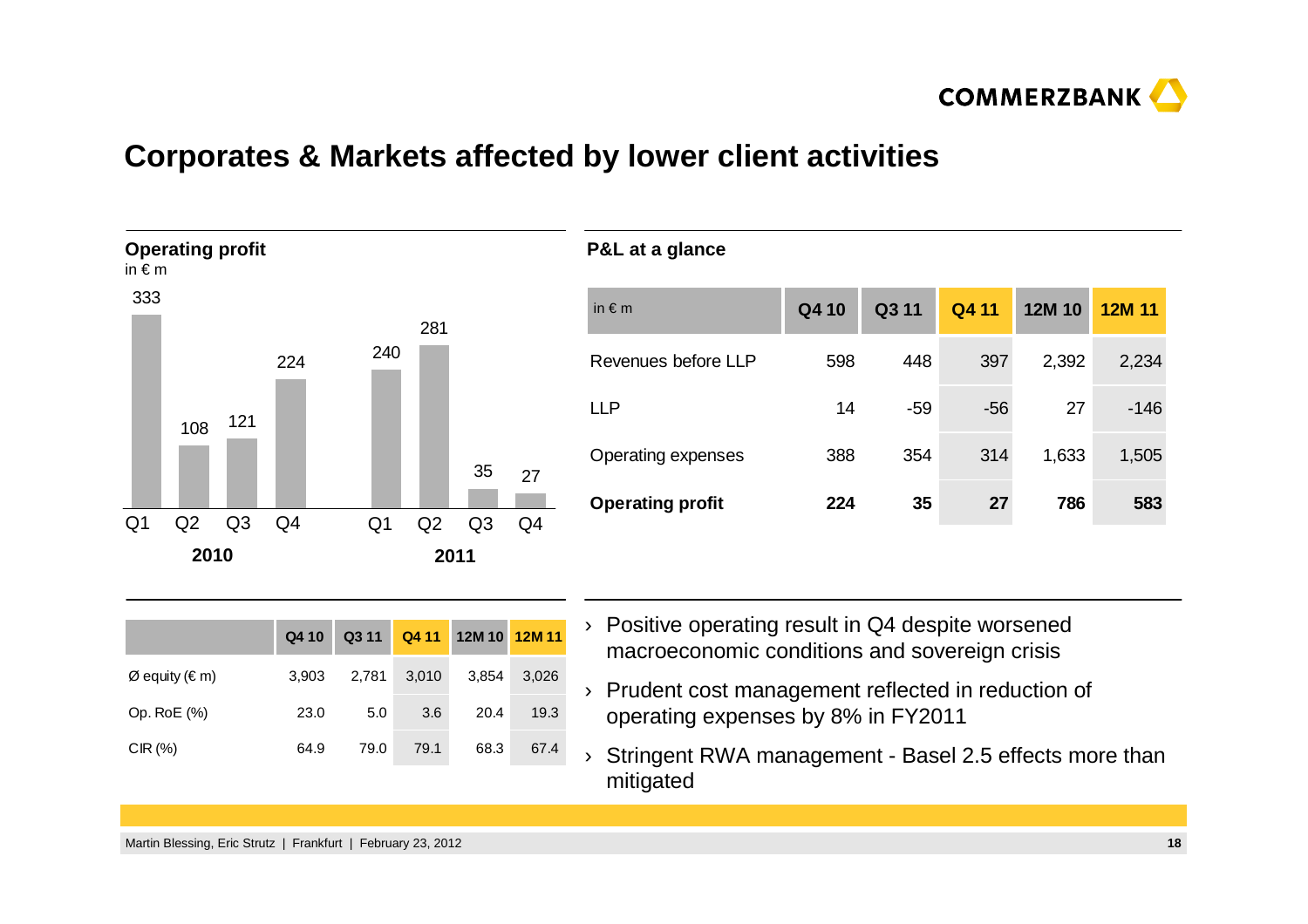![](_page_19_Picture_0.jpeg)

#### **Others and Consolidation**

![](_page_19_Figure_2.jpeg)

| in $\notin$ m           | Q4 10 | Q311     | Q4 11 | 12M 10 | 12M 11         |
|-------------------------|-------|----------|-------|--------|----------------|
| Revenues before LLP     | 162   | 447      | 981   | 368    | 1,996          |
| LLP                     | 0     | $\Omega$ | 2     | 6      | $\overline{2}$ |
| Operating expenses      | 227   | 139      | 37    | 879    | 418            |
| <b>Operating profit</b> | $-65$ | 308      | 946   | $-505$ | 1,580          |

 $\rightarrow$  Q4 result benefits from repurchase of hybrid equity instruments

› Integration charges of €0.2bn in 2011

**P&L at a glance**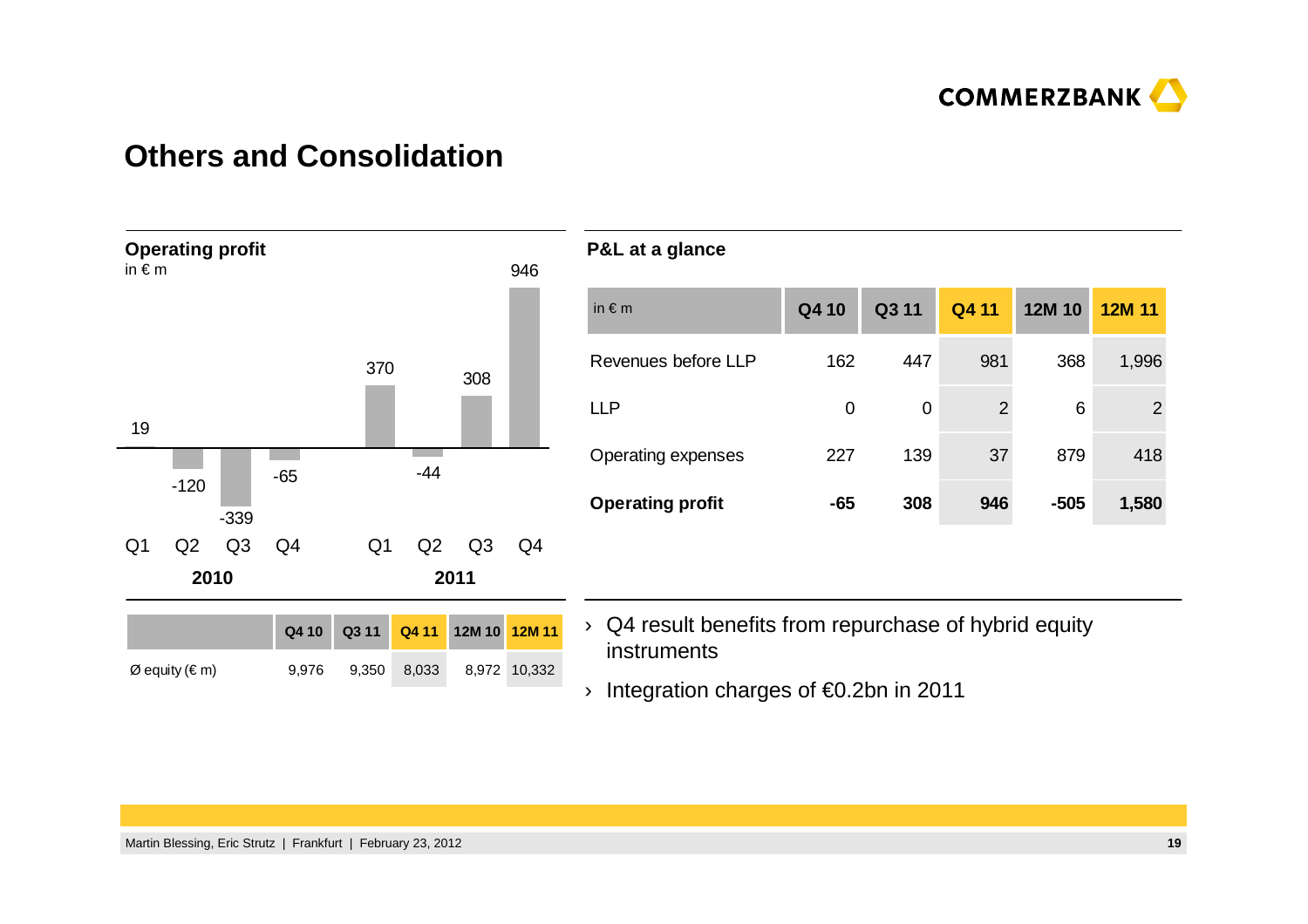![](_page_20_Picture_0.jpeg)

## **Asset Based Finance weighed down by impairment on Greek bonds and further de-risking in Public Finance**

![](_page_20_Figure_2.jpeg)

|                  | Q4 10 |               |             | Q3 11 Q4 11 12M 10 12M 11 |         |
|------------------|-------|---------------|-------------|---------------------------|---------|
| $Ø$ equity (€ m) | 5.829 |               | 5,416 5,368 | 6,276                     | 5.398   |
| Op. RoE (%)      | -36.5 | -110.3 -101.2 |             | $-20.2$                   | $-72.5$ |
| CIR(%)           | 360.9 | n/a           | n/a         | 65.8                      | n/a     |

- › Q4 revenues before LLP down y-o-y due to:
	- Impairments on Greece
	- Realised losses from the sale of PF assets
- Lower NII resulting from asset reduction
- › Risk provisions reduced by €677m in FY2011

Martin Blessing, Eric Strutz | Frankfurt | February 23, 2012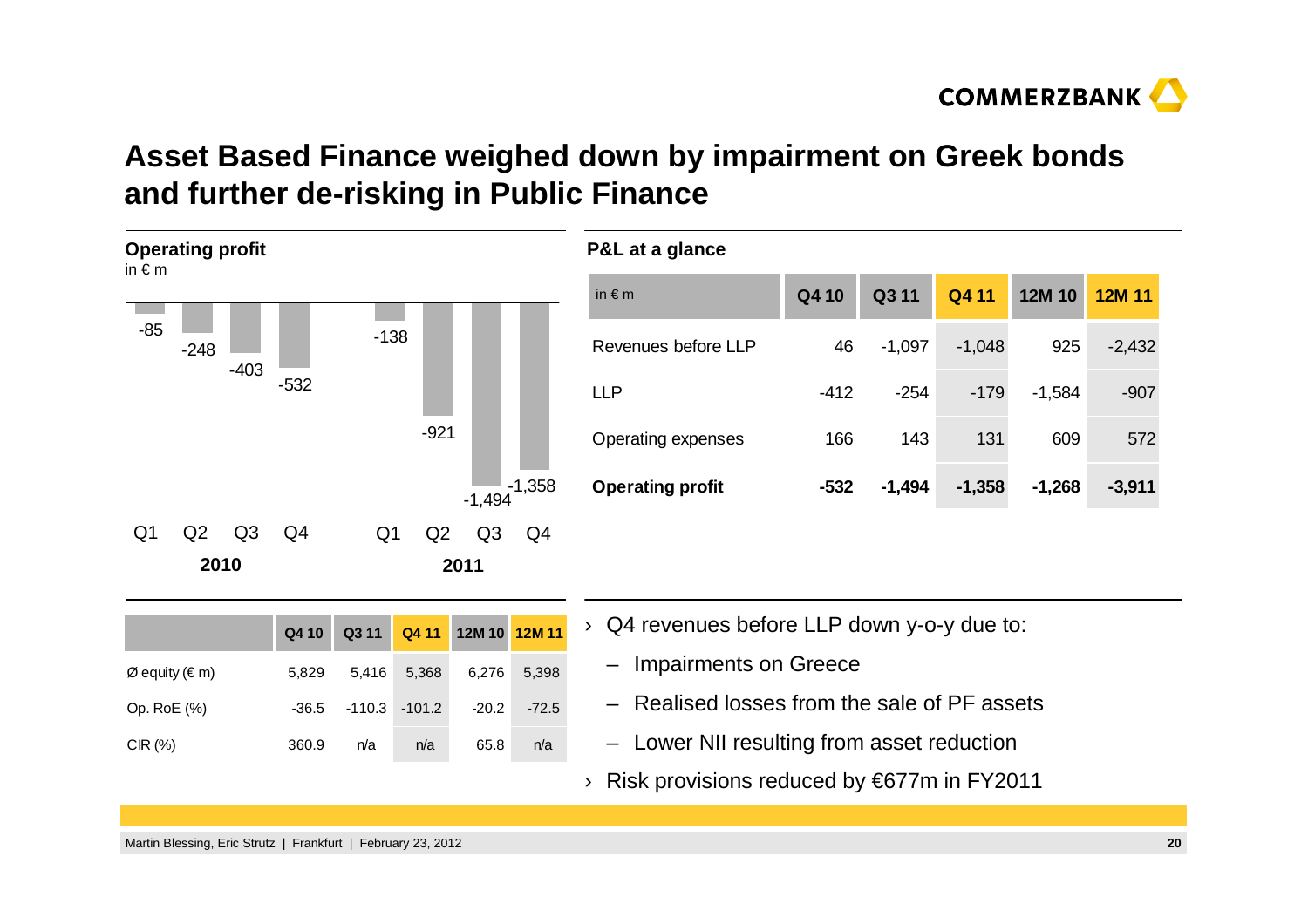![](_page_21_Picture_0.jpeg)

#### **Portfolio reduction in Asset Based Finance**

![](_page_21_Figure_2.jpeg)

#### **CRE portfolio development**

![](_page_21_Figure_4.jpeg)

![](_page_21_Figure_5.jpeg)

- $\rightarrow$  Downsizing PF and CRE portfolio ahead of schedule
- › Overall GIIPS sovereign exposure reduced by more than 38% since December 2009
- $\rightarrow \, \, \in$ 0.7bn impairment on Greek sovereign bonds in Q4
- › Greek bond exposure down to €0.8bn, portfolio valued at ~26%

| GIIPS sovereign exposure (EaD*) |       |       |       |  |  |  |  |  |  |
|---------------------------------|-------|-------|-------|--|--|--|--|--|--|
| in $\notin$ bn                  | Q4 09 | Q4 10 | Q4 11 |  |  |  |  |  |  |
| Greece                          | 3.5   | 3.0   | 0.8   |  |  |  |  |  |  |
| Ireland                         | < 0.1 | < 0.1 | 0.0   |  |  |  |  |  |  |
| Italy                           | 10.7  | 9.7   | 7.9   |  |  |  |  |  |  |
| Portugal                        | 1.7   | 0.9   | 0.8   |  |  |  |  |  |  |
| Spain                           | 4.0   | 3.1   | 2.8   |  |  |  |  |  |  |
| Total                           | 19.9  | 16.8  | 12.3  |  |  |  |  |  |  |

\* Incl. PF portfolios of EH and EEPK; incl. non-impaired parts of Greek bonds in LaR and AfS. \*\* Excl. default portfolio.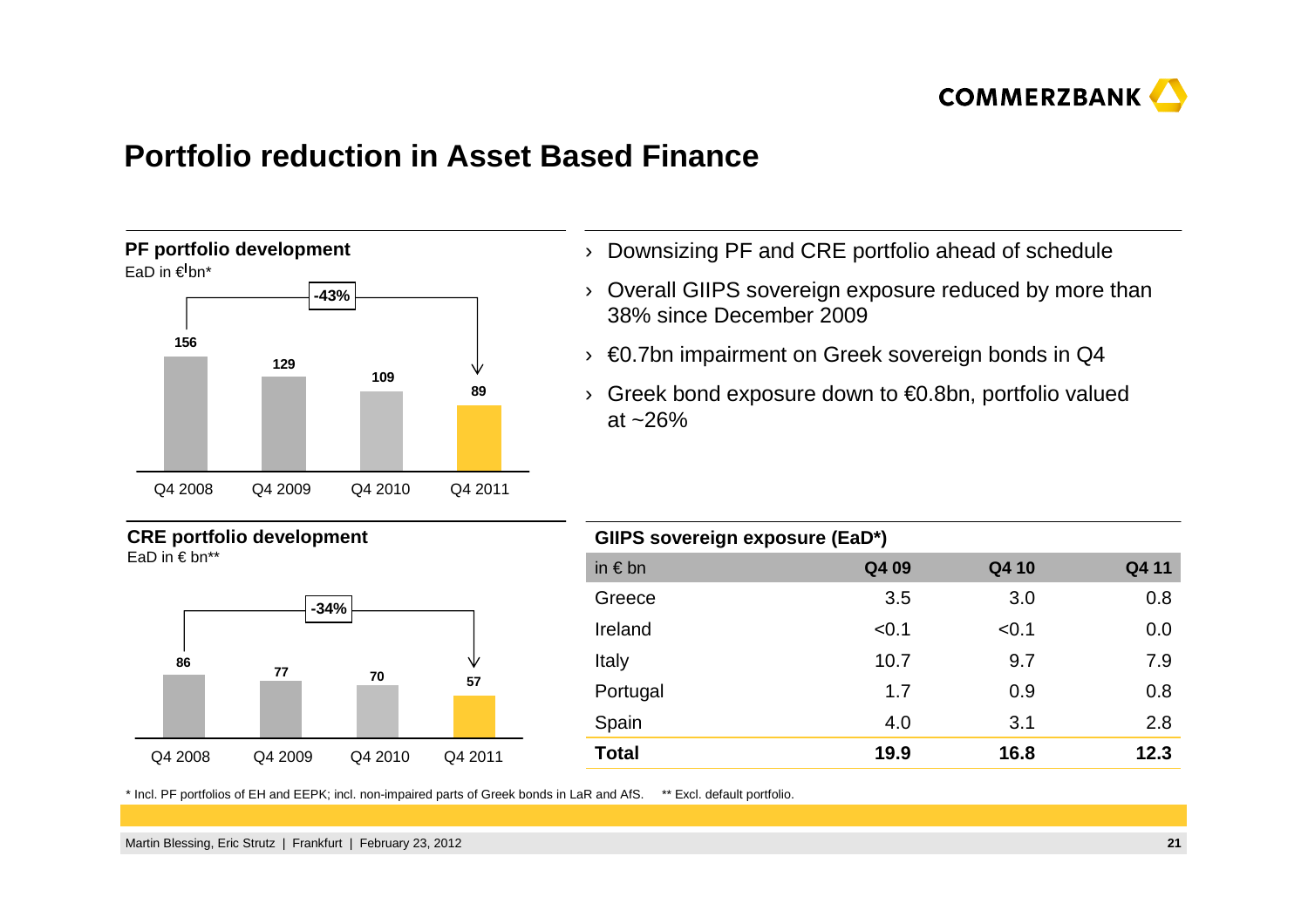![](_page_22_Picture_0.jpeg)

#### **Focus on capital optimization in Portfolio Restructuring Unit**

**P&L at a glance**

![](_page_22_Figure_2.jpeg)

|       | Q3 11  | Q4 11 | 12M 10 | 12M 11 |
|-------|--------|-------|--------|--------|
| 138   | $-212$ | $-11$ | 843    | $-62$  |
| $-10$ | 17     | $-26$ | $-62$  | $-5$   |
| 23    | 17     | 8     | 106    | 63     |
| 105   | $-212$ | $-45$ | 675    | $-130$ |
|       |        |       |        |        |

|                                 | Q4 10 |        |         | Q3 11 Q4 11 12M 10 12M 11 |         |
|---------------------------------|-------|--------|---------|---------------------------|---------|
| $\varnothing$ equity ( $\in$ m) | 1.097 | 808    | 1,291   | 1,212                     | 1,002   |
| Op. RoE (%)                     | 38.3  | -105.0 | $-13.9$ | 55.7                      | $-13.0$ |
| CIR $(%)$                       | 16.7  | n/a    | n/a     | 12.6                      | n/a     |

- › Q4 revenues were weighed down by European Sovereign crisis
- › Further asset reduction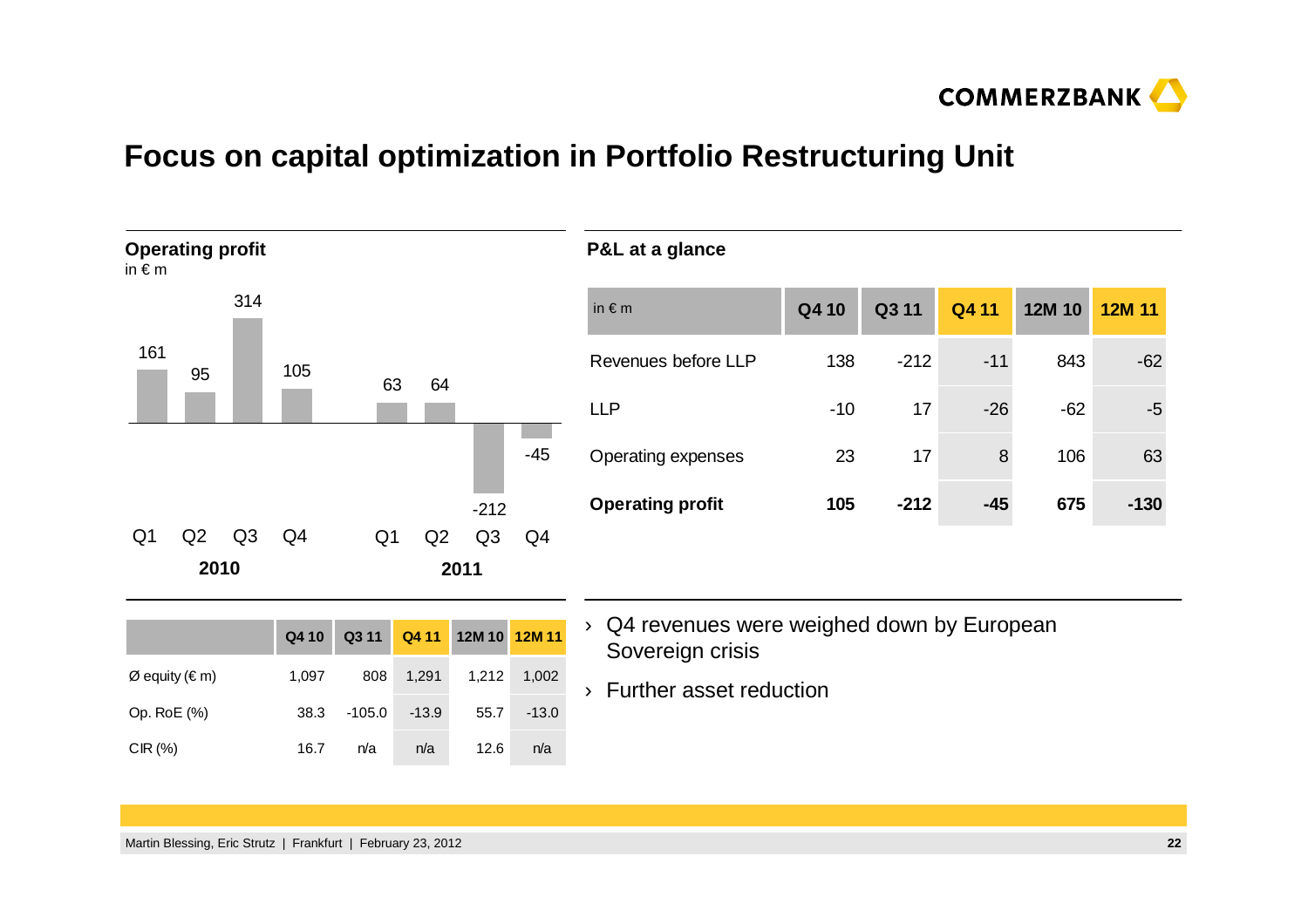![](_page_23_Picture_0.jpeg)

### **Agenda**

- Group summary1
- Financial highlights2
- 3 Results by division
- **4Balance sheet, capital & funding**
- 5 Conclusion and outlook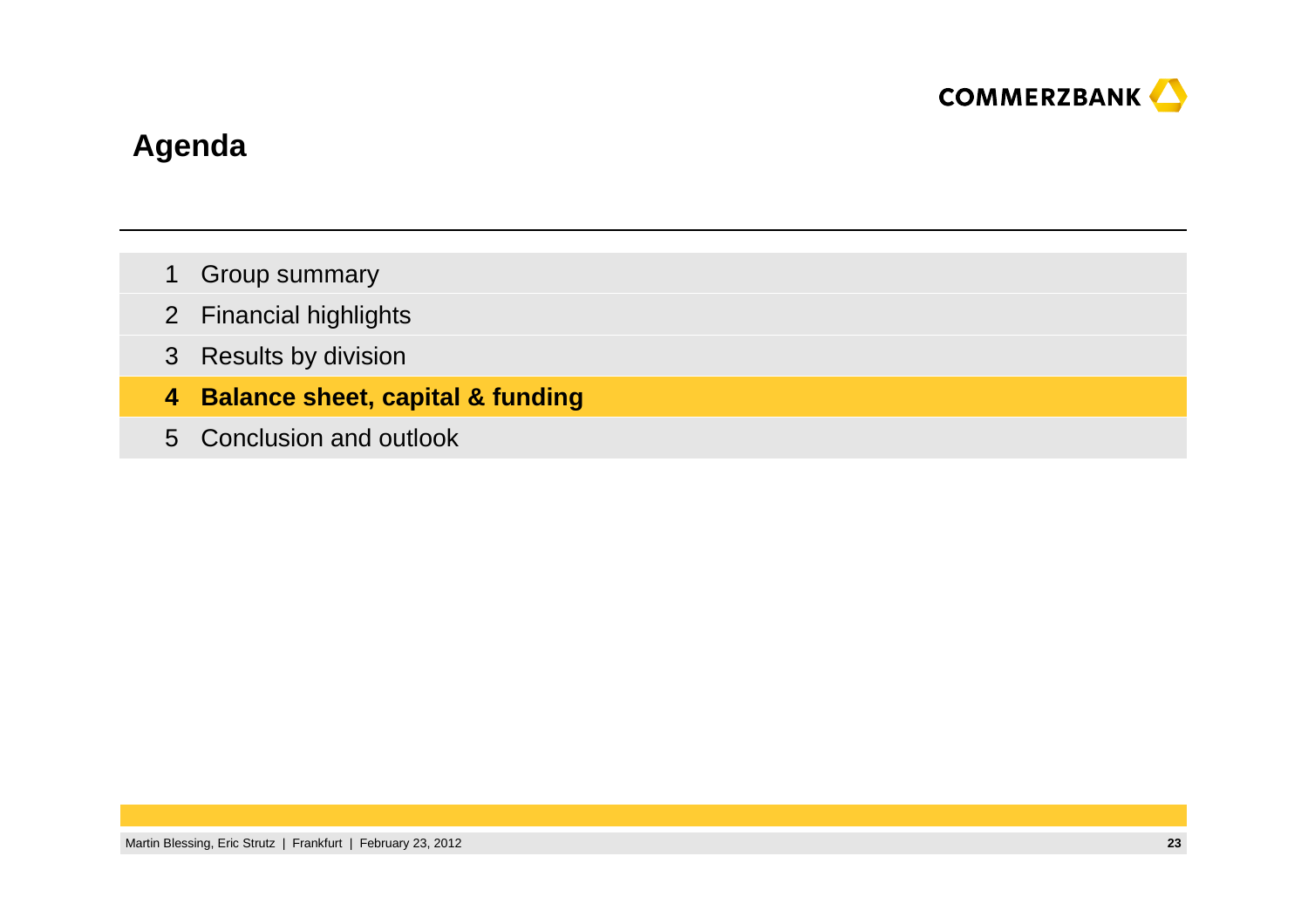![](_page_24_Picture_0.jpeg)

### **B/S decrease and RWA reduction of 12% in FY2011 despite Basel 2.5, stable core Tier 1 ratio**

| <b>Total Assets</b><br>in $\epsilon$ bn |         | <b>RWA</b><br>in $\epsilon$ bn                                                        | <b>Core Tier 1 and Tier 1 ratio</b><br>in $%$                          |
|-----------------------------------------|---------|---------------------------------------------------------------------------------------|------------------------------------------------------------------------|
| > Reduction in non-core assets          |         | Ongoing active management in<br>reducing RWA                                          | Improvement of capital ratios q-o-q<br>$\lambda$                       |
| $-12%$                                  |         | Despite effects of Basel 2.5<br>$\sum_{i=1}^{n}$<br>(€12 bn) RWA sligthly lower q-o-q |                                                                        |
| 754<br>738                              | 662     | $-12%$<br>268<br>244<br>237                                                           | 11.9<br>11.1<br>11.0<br>Tier 1<br>Core<br>10.0<br>9.9<br>9.4<br>Tier 1 |
| Q4 2010<br>Q3 2011                      | Q4 2011 | Q3 2011<br>Q4 2010<br>Q4 2011                                                         | Q3 2011<br>Q4 2010<br>Q4 2011                                          |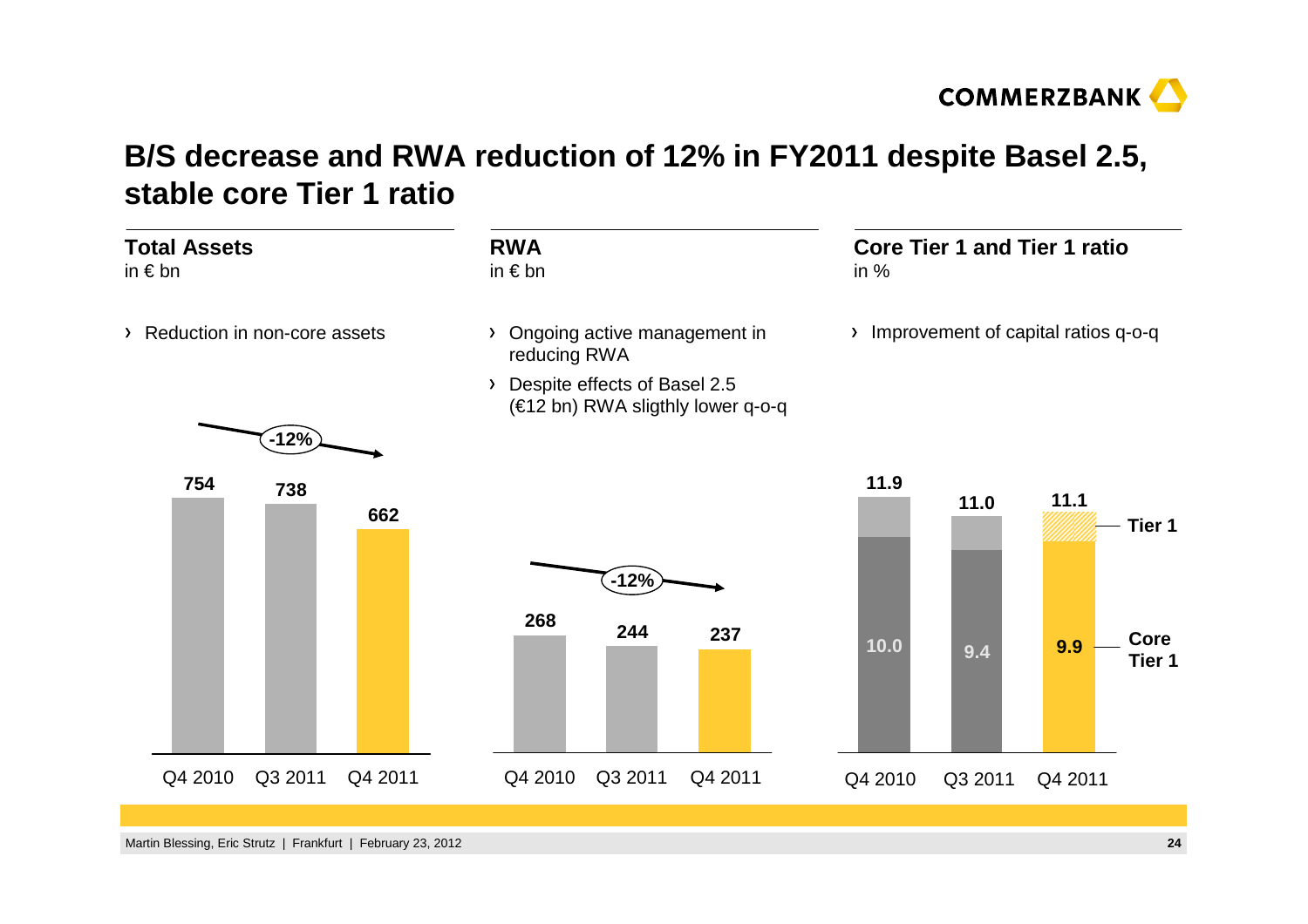![](_page_25_Picture_0.jpeg)

#### **Successful RWA management anticipating Basel 2.5/3 effects**

![](_page_25_Figure_2.jpeg)

**RWA as per year-end 2011 slightly lower than Q3 2011 despite inclusion of Basel 2.5 effects**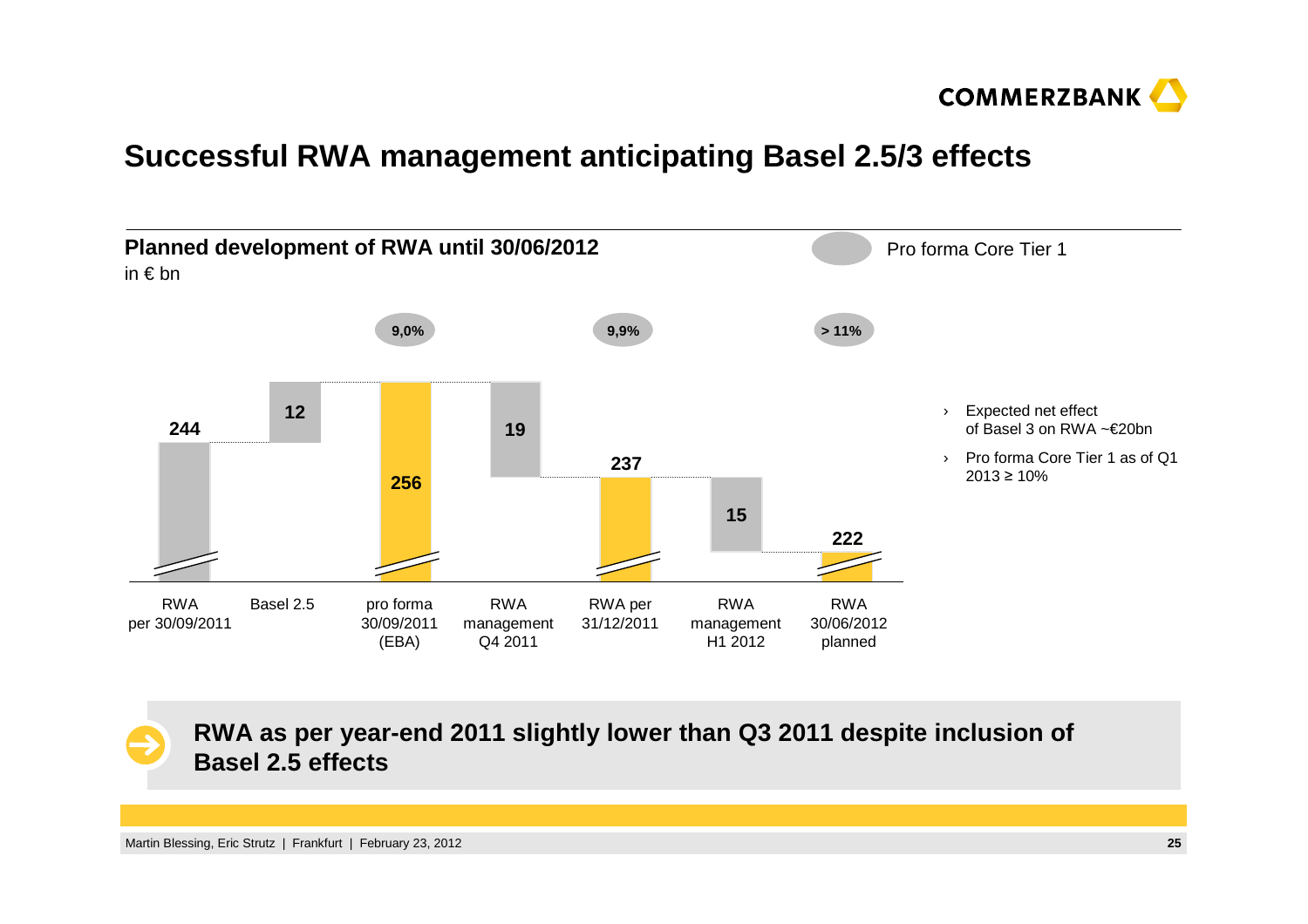![](_page_26_Picture_0.jpeg)

## **Strong long-term funding profile, no further issuance into capital markets needed in 2012\***

![](_page_26_Figure_2.jpeg)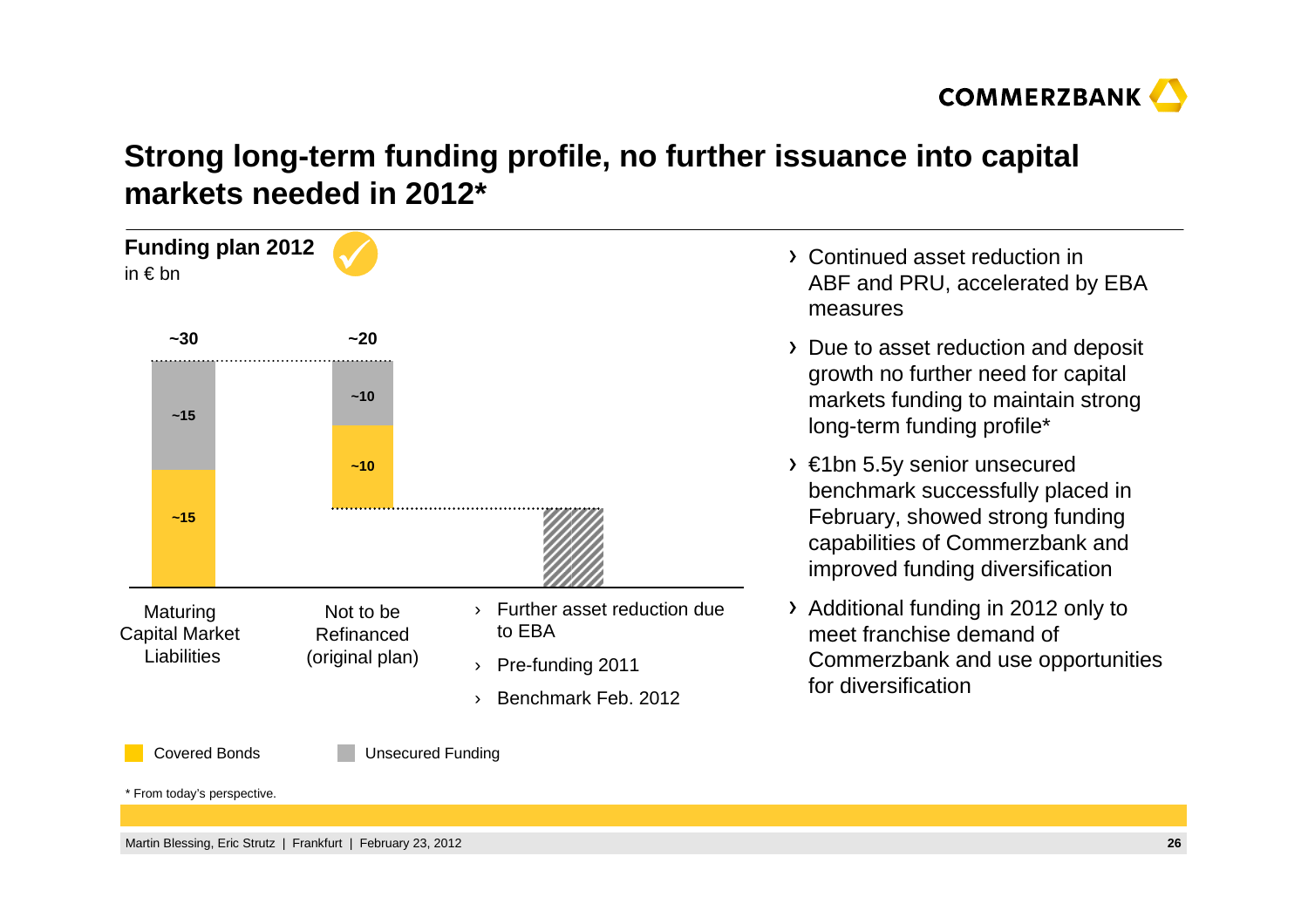![](_page_27_Picture_0.jpeg)

### **Agenda**

- Group summary1
- Financial highlights2
- 3 Results by division
- 4 Balance sheet, capital & funding
- **Conclusion and outlook5**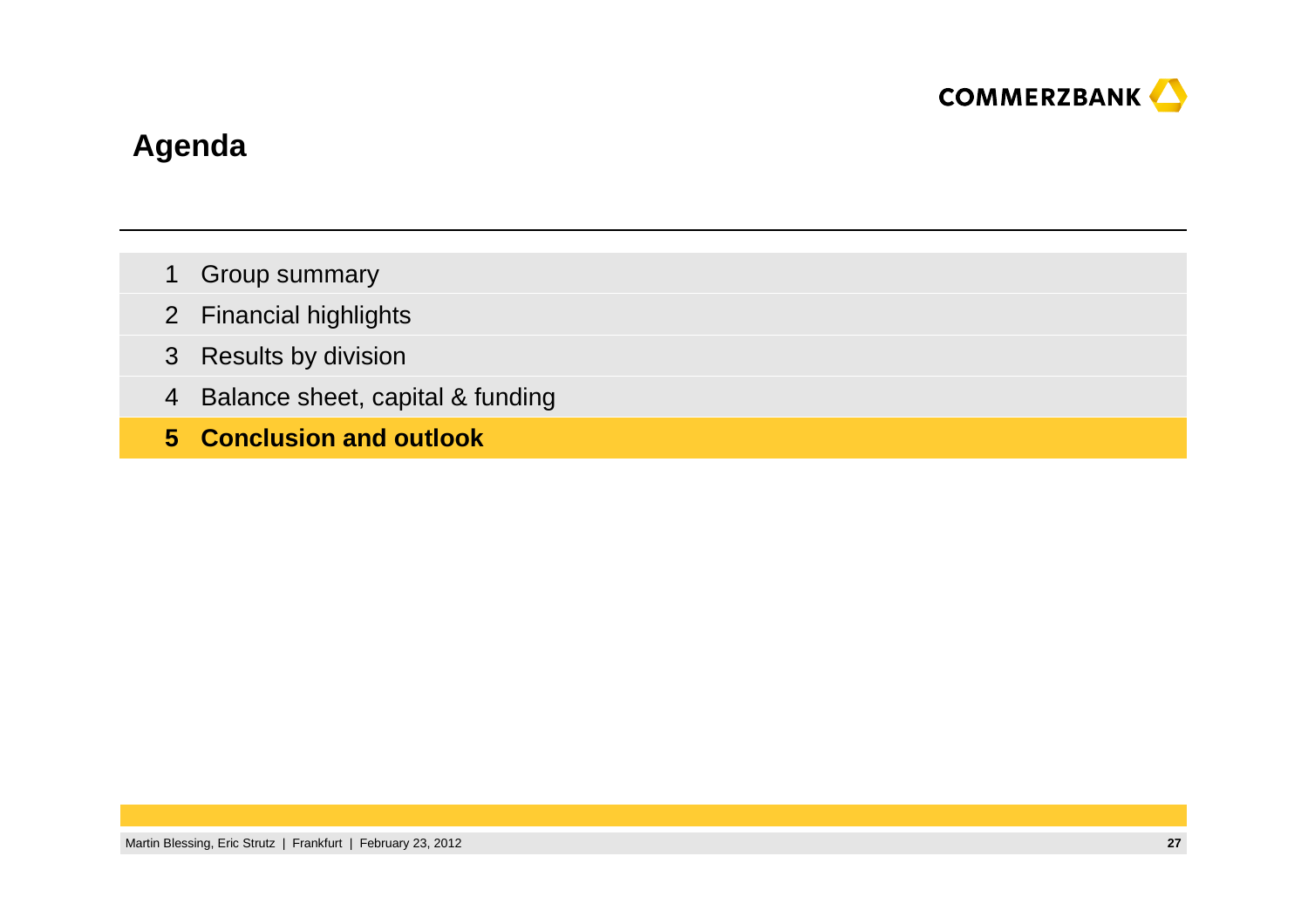![](_page_28_Picture_0.jpeg)

#### **Conclusion**

![](_page_28_Picture_2.jpeg)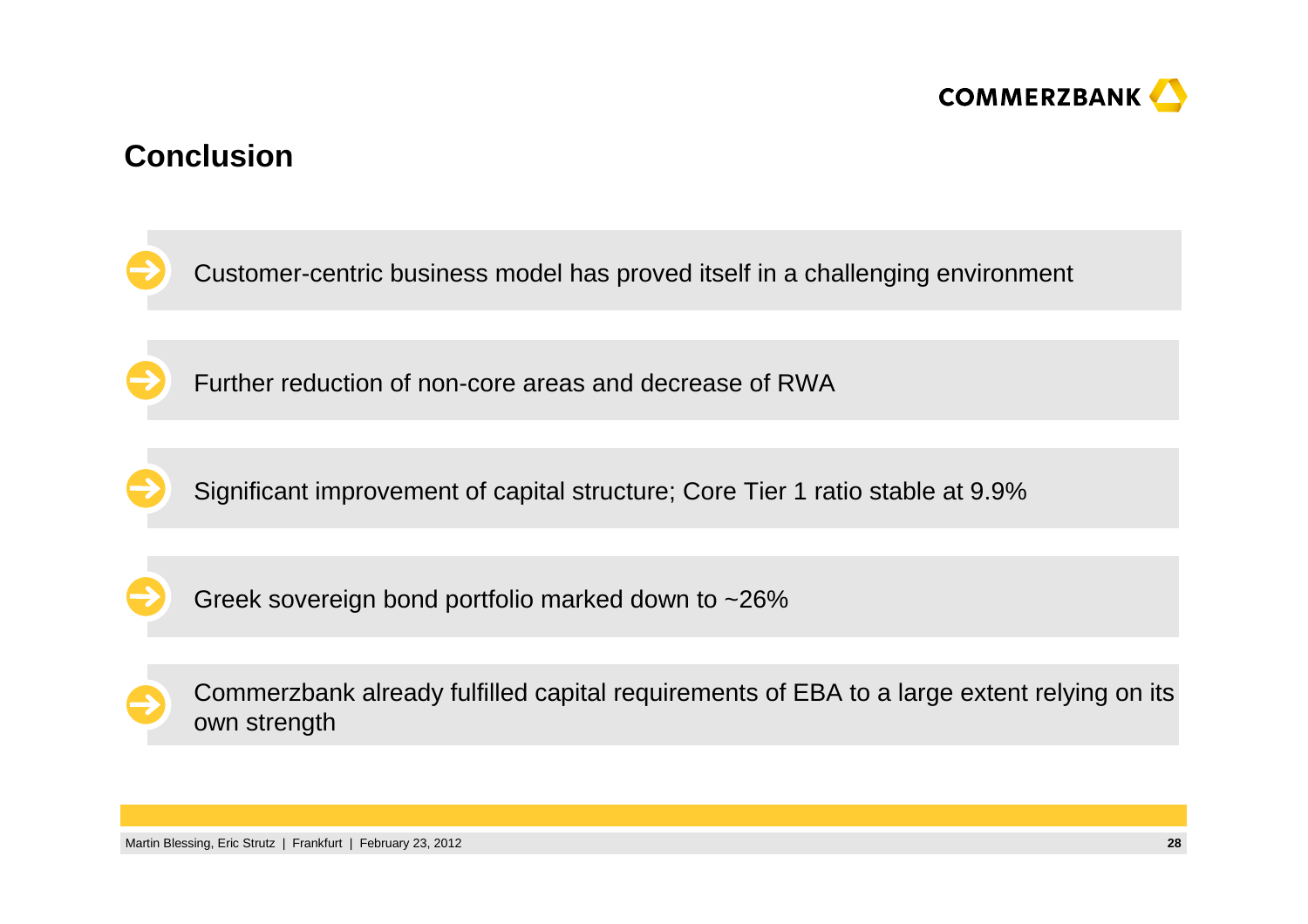![](_page_29_Picture_0.jpeg)

#### **Outlook 2012**

![](_page_29_Picture_2.jpeg)

![](_page_29_Picture_3.jpeg)

Targets FY2012 for LLP ≤€1.7bn and costs ≤ €7.6bn

![](_page_29_Picture_5.jpeg)

Ongoing high market uncertainty following the sovereign debt crisis will provide further challenges on ABF performance

![](_page_29_Picture_7.jpeg)

Commerzbank on track to achieve Core Tier I ratio of more than 11% per 30/06/2012 –well prepared for Basel 3 capital ratio requirements

![](_page_29_Picture_9.jpeg)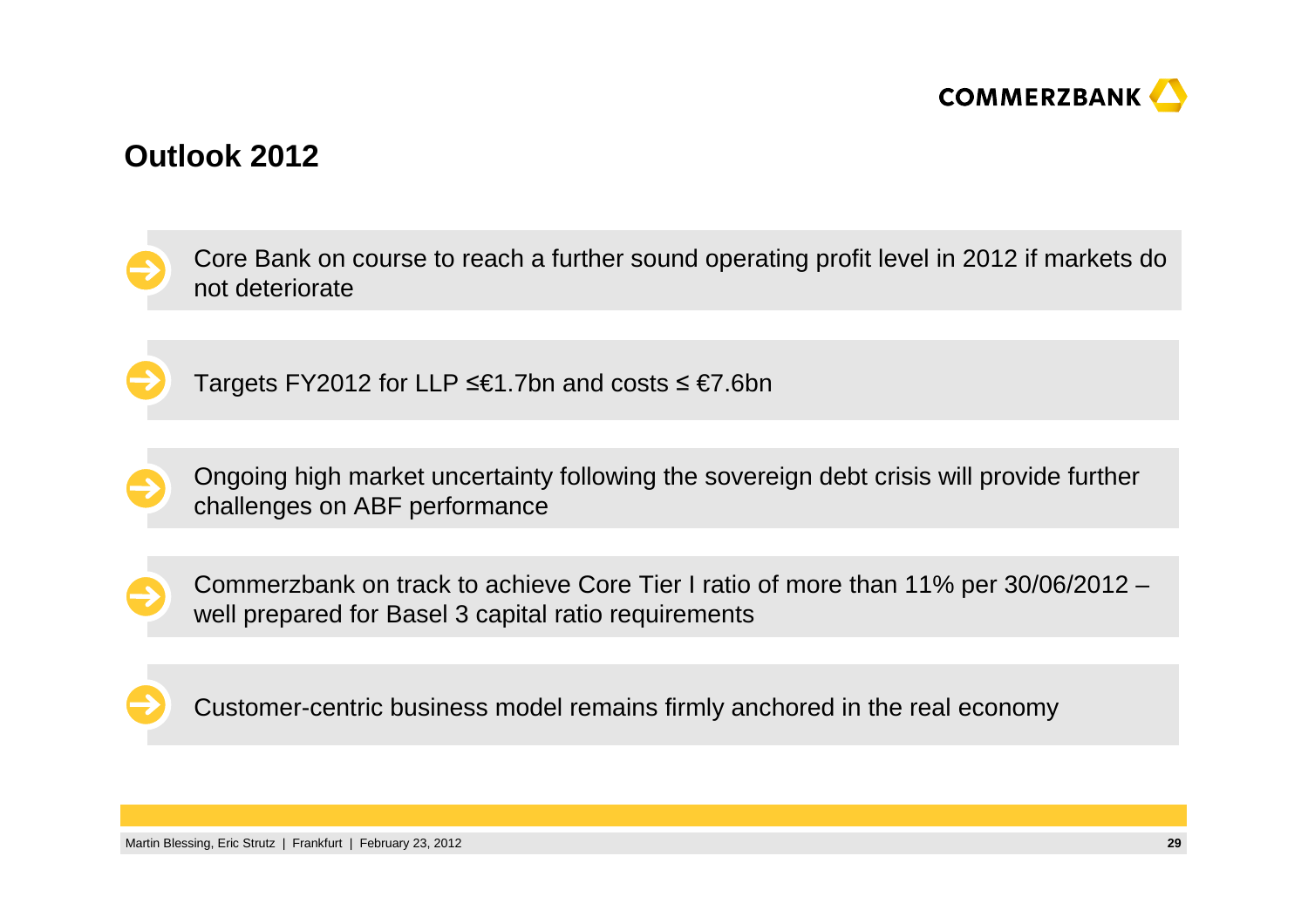![](_page_30_Picture_0.jpeg)

#### **Disclaimer**

This presentation contains forward-looking statements. Forward-looking statements are statements that are not historical facts;they include statements about Commerzbank's beliefs and expectations and the assumptions underlying them. These statements are based on plans, estimates, projections and targets as they are currently available to the management of Commerzbank. Forward-looking statements therefore speak only as of the date they are made, and Commerzbank undertakes no obligation to update publicly any of them in light of new information or future events. By their very nature, forward-looking statements involve risks and uncertainties. A number of important factors could therefore cause actual results to differ materially from those contained in any forward-looking statement. Such factors include, among others, the conditions in the financial markets in Germany, in Europe, in the United States and elsewhere from which Commerzbank derives a substantial portion of its revenues and in which it holds a substantial portion of its assets, the development of asset prices and market volatility, potential defaults of borrowers or trading counterparties, the implementation of its strategic initiatives and the reliability of its risk management policies.

In addition, this presentation contains financial and other information which has been derived from publicly available information disclosed by persons other than Commerzbank ("external data"). In particular, external data has been derived from industry and customer-related data and other calculations taken or derived from industry reports published by third parties, market research reports and commercial publications. Commercial publications generally state that the information they contain has originated from sources assumed to be reliable, but that the accuracy and completeness of such information is not guaranteed and that the calculations contained therein are based on a series of assumptions. The external data has not been independently verified by Commerzbank. Therefore, Commerzbank cannot assume any responsibility for the accuracy of the external data taken or derived from public sources.